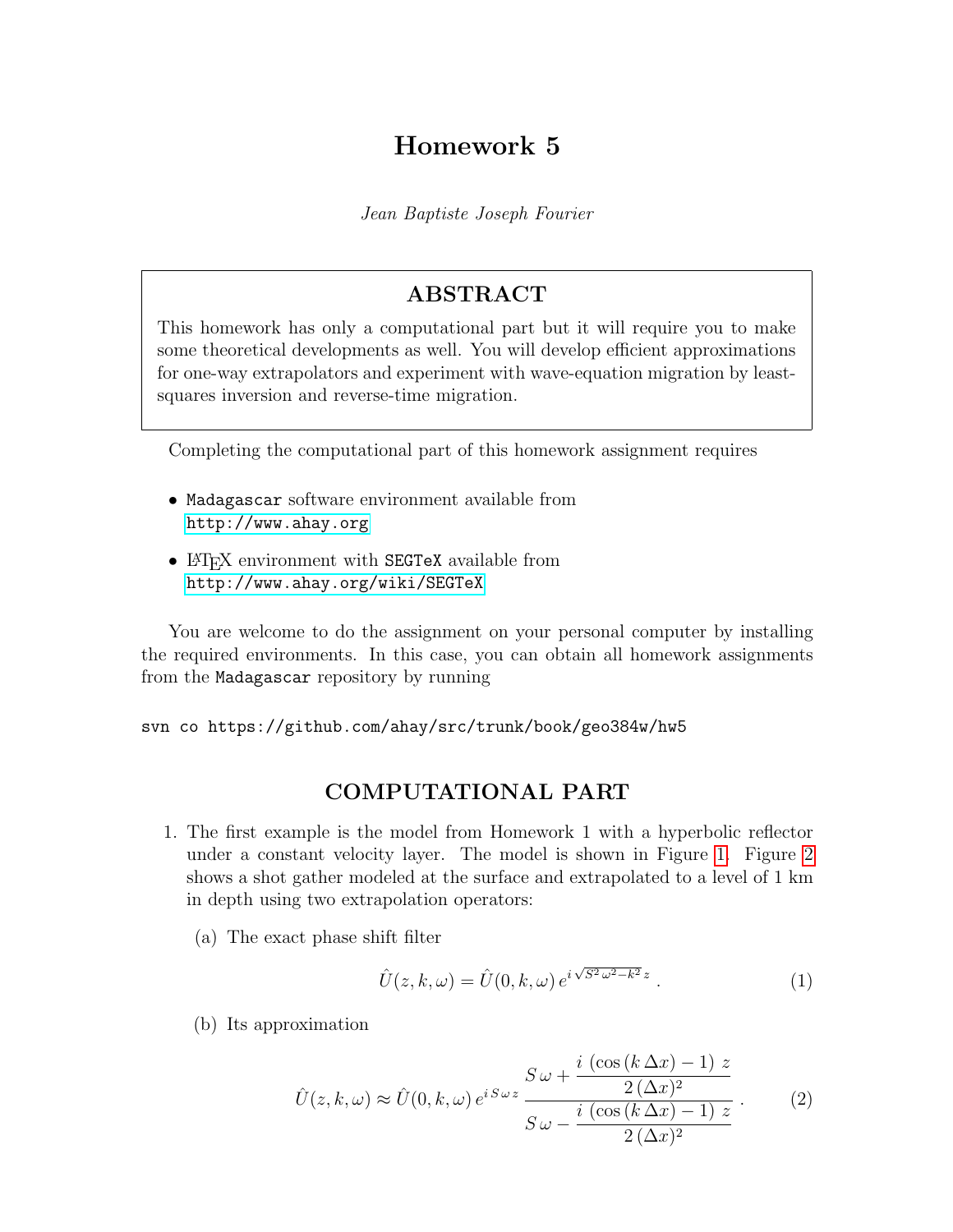Approximation [\(2\)](#page-0-0) is suitable for an implementation in the space domain with a digital recursive filter. However, its accuracy is limited, which is evident both from Figure [2](#page-3-0) and from Figure [3,](#page-3-1) which compares the phases of the exact and the approximate extrapolators. We can see that approximation [\(2\)](#page-0-0) is accurate only for small angles from the vertical  $\theta$ , defined by

$$
\theta = \arcsin\left(\frac{k}{S\,\omega}\right)
$$

.

Your task: Design an approximation that would be more accurate than approximation [\(2\)](#page-0-0). Your approximation should be suitable for a digital filter implementation in the space domain. Therefore, it can involve  $k$  only through  $\cos(n k \Delta x)$  functions with integer n.

(a) Change directory

cd hw5/hyper

(b) Run

scons view

to generate figures and display them on your screen.

- (c) Edit the SConstruct file to change the approximate extrapolator.
- (d) Run

scons view

again to observe the differences.

```
1 from rsf.proj import *
2 from math import pi
3
_4 \ \# \ Make \ a \ reflector \ model_5 | Flow ( ' r e f l ', None,
6 ' ' '
\tau math n1=10001 o1=−4 d1=0.001 output="sqrt(1+x1*x1)"
\begin{array}{c} \begin{array}{c} \end{array} \end{array} \begin{array}{c} \end{array}\mathcal{P} | Flow ( 'model', ' r e fl',
10 ' ' '
_{11} unif2 n1=201 d1=0.01 v00=1,2
_{12} put label1=Depth unit1=km label2=Lateral unit2=km
_{13} label=Velocity unit=km/s_{14} smooth rect1=3
\begin{pmatrix} 15 \end{pmatrix} \begin{pmatrix} 1 \end{pmatrix}_{16} Result ('model',
\begin{array}{c|c|c|c|c} \hline 17 & & & \end{array}_{18} window min2=−1 max2=2 j2=10 |
```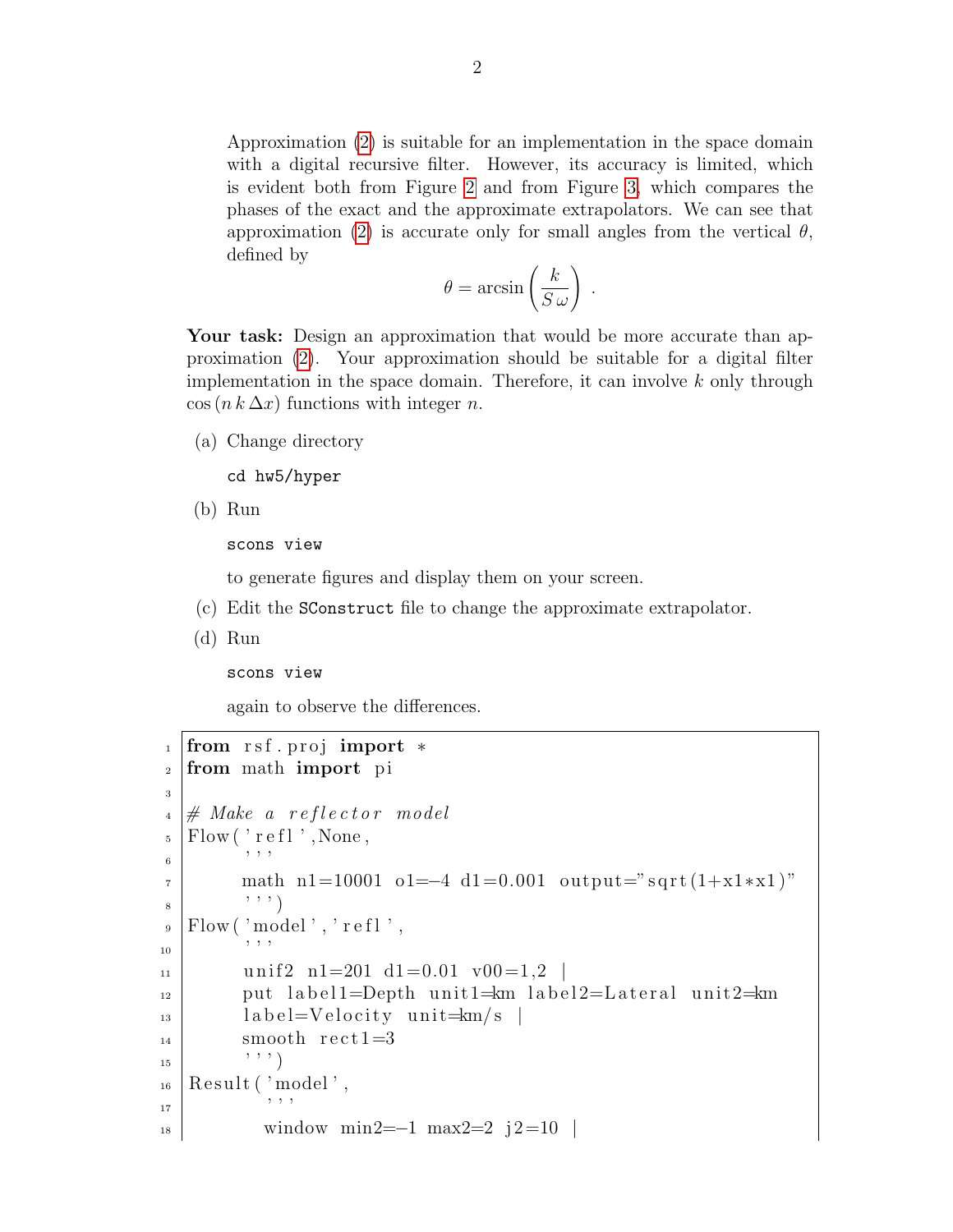

<span id="page-2-0"></span>Figure 1: Synthetic velocity model with a hyperbolic reflector.

```
_{19} grey allpos=y title=Model
20 scalebar=y barreverse=y
\begin{pmatrix} 21 & 1 \end{pmatrix}22
23 \# \nReflection \ndiv \n_{24} |Flow ('dip', 'refl', 'math output="x1/input" ')
25
_{26} # Kirchoff modeling
_{27} Flow ('shot', 'refl dip',
28 ' ' '
_{29} kirmod nt=1501 twod=y vel=1 freq=10
30 ns=1 s0=1 ds =0.01 nh=801 dh=0.01 h0=−4
_{31} dip=\{SOURCES[1]\} verb=y |
32 \text{ costaper } n \text{w2} = 20033 , 7, 7)_{34} Plot ('shot',
\frac{35}{ } \frac{1}{25} \frac{1}{25} \frac{1}{25} \frac{1}{25} \frac{1}{25} \frac{1}{25} \frac{1}{25} \frac{1}{25} \frac{1}{25} \frac{1}{25} \frac{1}{25} \frac{1}{25} \frac{1}{25} \frac{1}{25} \frac{1}{25} \frac{1}{25} \frac{1}{25} \frac{1}{25} \frac{1}{25} \<sup>36</sup> window min2=−2 max2=2 min1=1 max1=4
37 grey title="0 km Depth"
38 | label1=Time unit1=s label2=Offset unit2=km
_{39} labelsz=10 titlesz=15 grid=y
```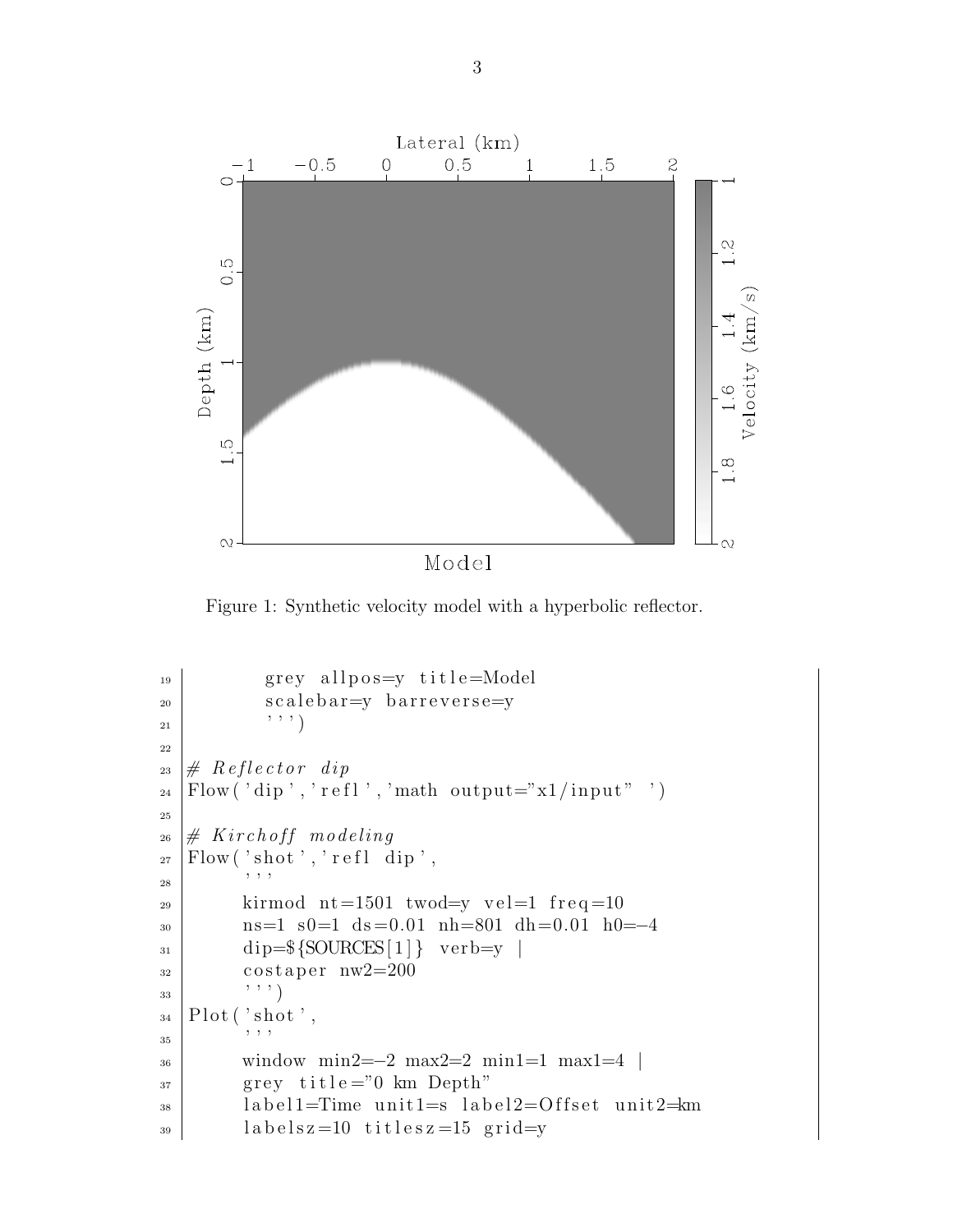

<span id="page-3-0"></span>Figure 2: Synthetic shot gather. Left: Modeled for receivers at the surface. Middle: Receivers extrapolated to 1 km in depth with an exact phase-shift extrapolation operator. Right: Receivers extrapolated to 1 km in depth with an approximate extrapolation operator.

<span id="page-3-1"></span>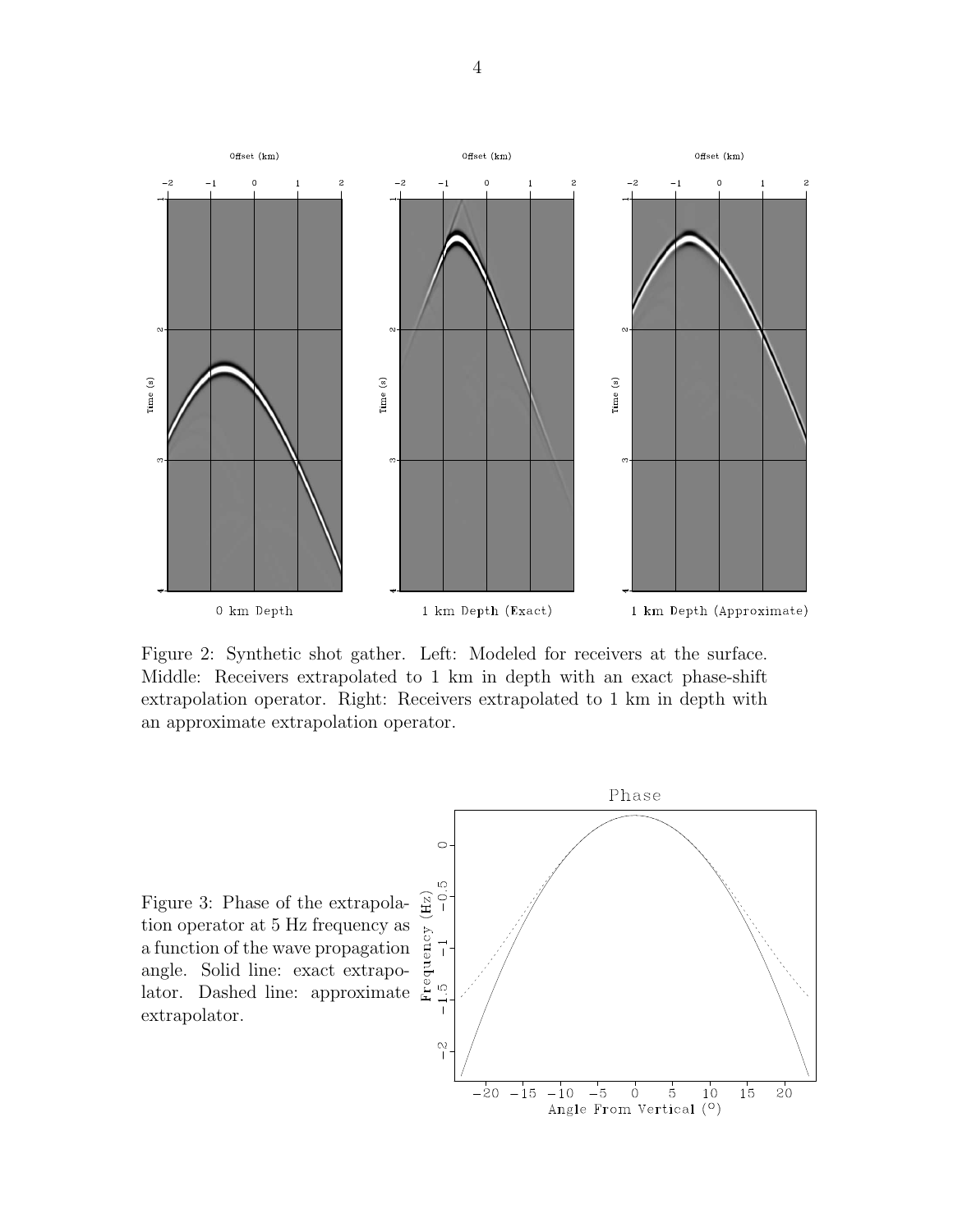```
40 ' ' ' )
41
_{42} \# Double Fourier transform
43
_{44} | Flow ('kw','shot','fft1 | fft3 axis=2')
45
_{46} # Extrapolation filters
47
_{48} dx = 0.01
_{49} dz = 1
50
_{51} dx2 = 2∗ pi*dx
_{52} dz2 = 2∗ pi∗dz
_{53} a = 0.5*dz2/(dx2*dx2)
54
55 \# In the expressions below,
56 \# x1 refers to omega and x2 refers to k
57
_{58} | Flow ( ' exact ' , ' kw ' ,
\substack{\text{59}} 'math output="exp(I*sqrt(x1*x1-x2*x2)*%g)" ' % dz2)
60
_{61} Flow ('approximate','kw',
62 , 1\begin{array}{c|c}\n\text{63} & \text{window} & \text{f1} = 1\n\end{array}_{64} math output="exp ( I \astx1\mathscr{K}g)\ast65 (x1+1*(\cos(x2*\%)-1)*\%g)/66 (x1-I*(\cos(x2*\%)-1)*\%g)"
_{67} | pad beg1=1
\kappa_{68} \longrightarrow \mathcal{V}_{6} (dz2, dx2, a, dx2, a)69
70 \# \ Extrapolation71
\tau<sup>2</sup> for case in ('exact', 'approximate'):
73 Flow ( ' phase – '+case, case,
74 , 7, 775 window n1=1 min1=5 min2=−2 max2=2 |
\begin{array}{ccc} 76 \end{array} math output="log(input)" | sfimag
\begin{array}{c} \text{77} \\ \end{array} \begin{array}{c} \text{77} \\ \end{array}78 Flow ( ' angle−'+ca se , ' phase−'+ca se ,
79 , 7, 7\lim_{80} math output="%g* asin (x1/5)"
81 cmplx $SOURCE
\begin{array}{c} 82 \end{array} '' % (180/\,\mathrm{pi})83
\mathcal{B}_{84} Flow ( 'shot – '+case, [ 'kw', case],
```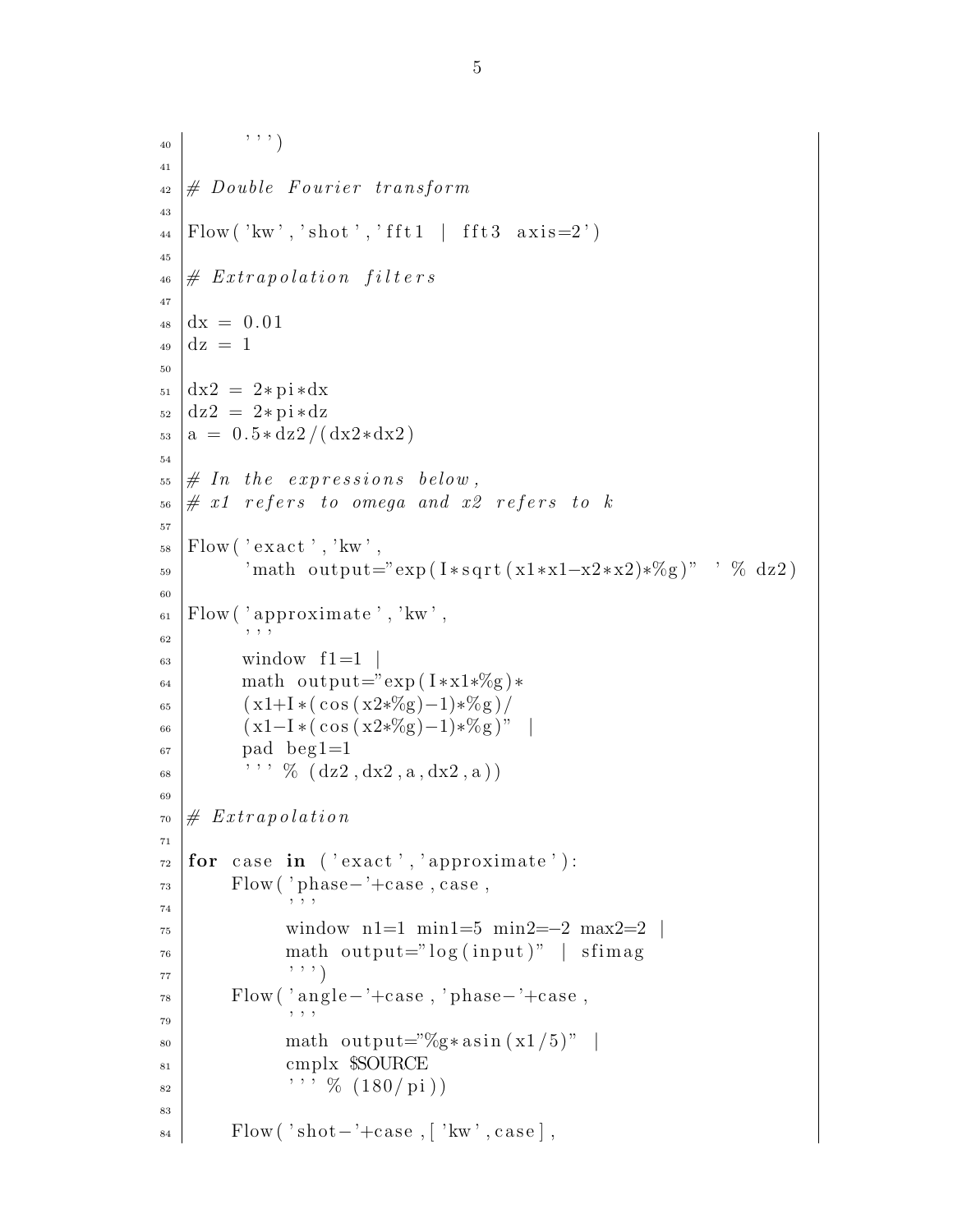```
85 \frac{1}{2} \frac{1}{2} \frac{1}{2} \frac{1}{2} \frac{1}{2} \frac{1}{2} \frac{1}{2} \frac{1}{2} \frac{1}{2} \frac{1}{2} \frac{1}{2} \frac{1}{2} \frac{1}{2} \frac{1}{2} \frac{1}{2} \frac{1}{2} \frac{1}{2} \frac{1}{2} \frac{1}{2} \frac{1}{2} \frac{1}{2} \frac{1}{86 | mul ${SOURCES[1] }
 s_{7} fft 3 axis = 2 in v= y fft 1 in v= y
 \begin{array}{c} 88 \end{array} \begin{array}{c} \end{array} \begin{array}{c} \end{array}\mathbf{B} Plot ( 'shot – '+case,
 90 ' ' '
 91 window min2=−2 max2=2 min1=1 max1=4 |
 _{92} grey title="%g km Depth (%s)"
 <sup>93</sup> label1=Time unit1=s label2=Offset unit2=km
 _{94} labelsz=10 titlesz=15 grid=v
 95 ' ' ' % ( dz , ca s e . c a p i t a l i z e ( ) ) )
 96
 97 Result ( 'shot ', 'shot shot-exact shot-approximate',
 98 ' SideBySideAniso')
 99
100 Result ( 'phase ', 'angle-exact angle-approximate',
\begin{array}{c|c|c|c|c} & & & & \text{\; } & & \text{\; } & & \text{\; } & & \text{\; } & & \text{\; } & & \text{\; } & & \text{\; } & & \text{\; } & & \text{\; } & & & \text{\; } & & \text{\; } & & \text{\; } & & & \text{\; } & & \text{\; } & & & \text{\; } & & & \text{\; } & & & \text{\; } & & & \text{\; } & & & \text{\; } & & & \text{\; } & & & \text{\; } & & & \text{\; } & & & \text{\; } & & & \text{\; } & & & \text{\; } & & & \text{\; } & & & \text{\;_{102} cat axis=2 \{\text{SOURCES}[1]\}_{103} graph title=Phase dash=0,1
_{104} label1="Angle From Vertical" unit1="\^o\_"
105 ' ' ' )
106
_{107} | End ()
```
2. Now we will approach the imaging task using reverse-time migration with a twoway wave extrapolation. Figure [4a](#page-7-0) shows synthetic zero-offset data generated by Kirchhoff modeling. Figure [4b](#page-7-1) shows an image generated by zero-offset reverse-time migration using an explicit finite-difference wave extrapolation in time.

Your task: Change the program for reverse-time migration to implement forward-time modeling using the "exploding reflector" approach.

(a) Change directory

```
cd hw6/hyper2
```
(b) Run

scons view

to generate figures and display them on your screen.

(c) Run

scons wave.vpl

to observe a movie of reverse-time wave extrapolation.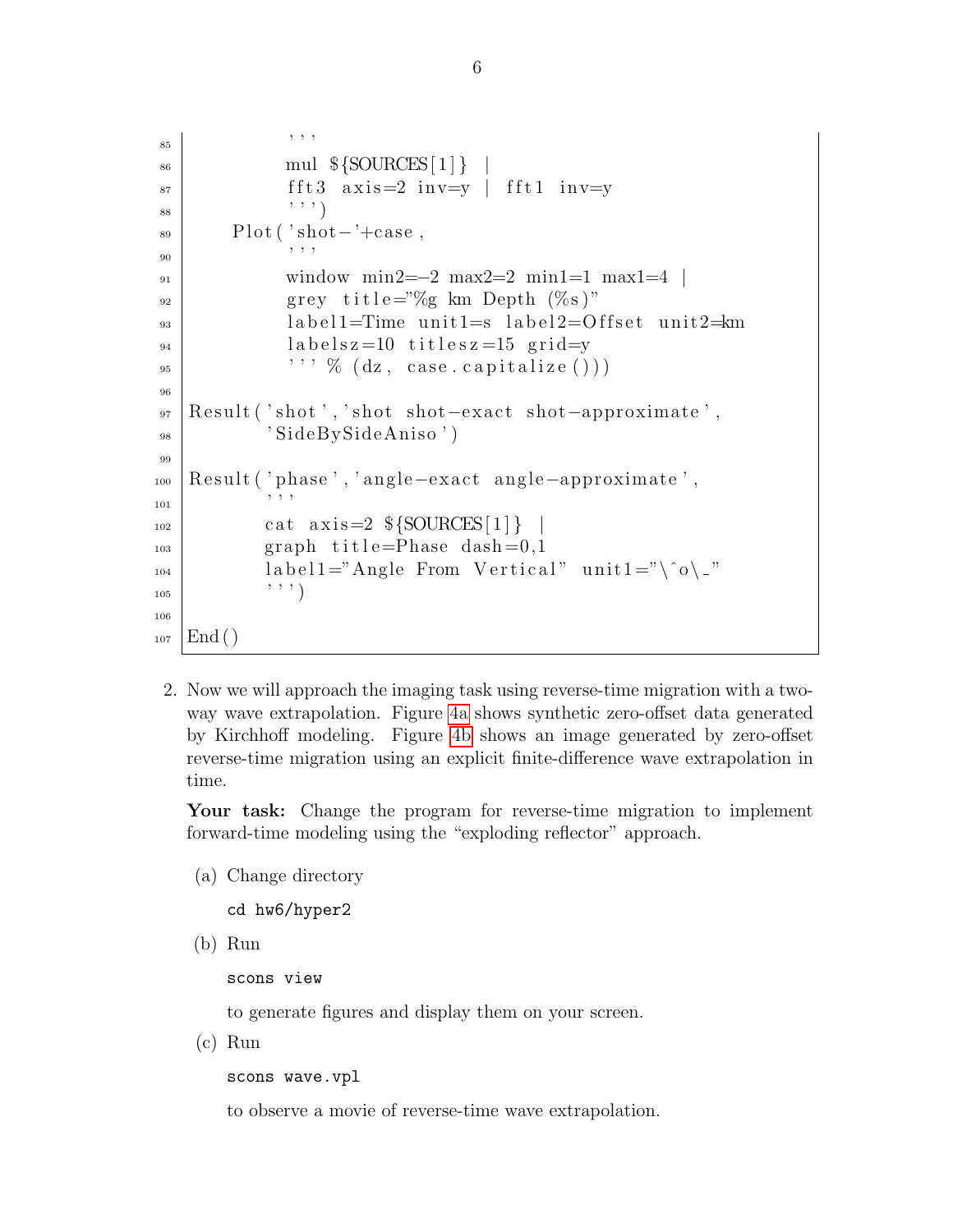(d) Edit the program in the rtm.c file (or rtm.py) to implement a process opposite to migration: starting from the reflectivity image like the one in Figure [4b](#page-7-1) and generating zero-offset data like the one in Figure [4a.](#page-7-0)

(e) Run

scons view

again to observe the differences.

```
1 from rsf.proj import *
\overline{2}\Box \parallel # Make a reflector model
_4 | Flow ( \cdot r e f l \cdot , None,
5 ' ' '
6 math n1=10001 o1=−4 d1=0.001 output="sqrt(1+x1*x1)"
7 \left( \cdots \cdots\right)\vert s \vert Flow ('model','refl',
\overline{9} ' ' ' '
_{10} window min1=−3 max1=3 j1=5
_{11} unif2 n1=401 d1=0.005 v00=1,2 |
\frac{1}{12} put label1=Depth unit1=km label2=Lateral unit2=km |
_{13} smooth rect1=3
\begin{array}{c|c} 14 & \cdots & \cdots \end{array}15
_{16} | Plot ( 'model',
\begin{array}{c|c|c|c|c} & & & & \end{array}, , , ,
\mu<sup>18</sup> window min2=−1 max2=2 |
_{19} grey allpos=y bias=1 title=Model
20 ' ' ' )
_{21} Plot ('refl',
\overline{\text{ }}\text{ }22 \overline{\text{ }} '' ''
_{23} graph wanttitle=n wantaxis=n yreverse=y
24 min1=−1 max1=2 min2=0 max2=2
_{25} plot f a t = 3 plot col = 4
\begin{pmatrix} 26 & 1 \end{pmatrix}_{27} | Result ('model','model refl','Overlay')
28
29 \# Kirchoff zero-offset modeling
_{30} Flow ('dip', 'refl', 'math output="x1/input" ')
31
_{32} Flow ('data', 'refl dip',
33 , 33_{34} kirmod nt=1501 dt=0.004 freq=10
\text{ns}=1201 \text{ s}0=-3 \text{ ds}=0.005 \text{ nh}=1 \text{ dh}=0.01 \text{ h}0=036 twod=y vel=1 dip=${SOURCES[1]} verb=y |
37 window costaper nw2=200
```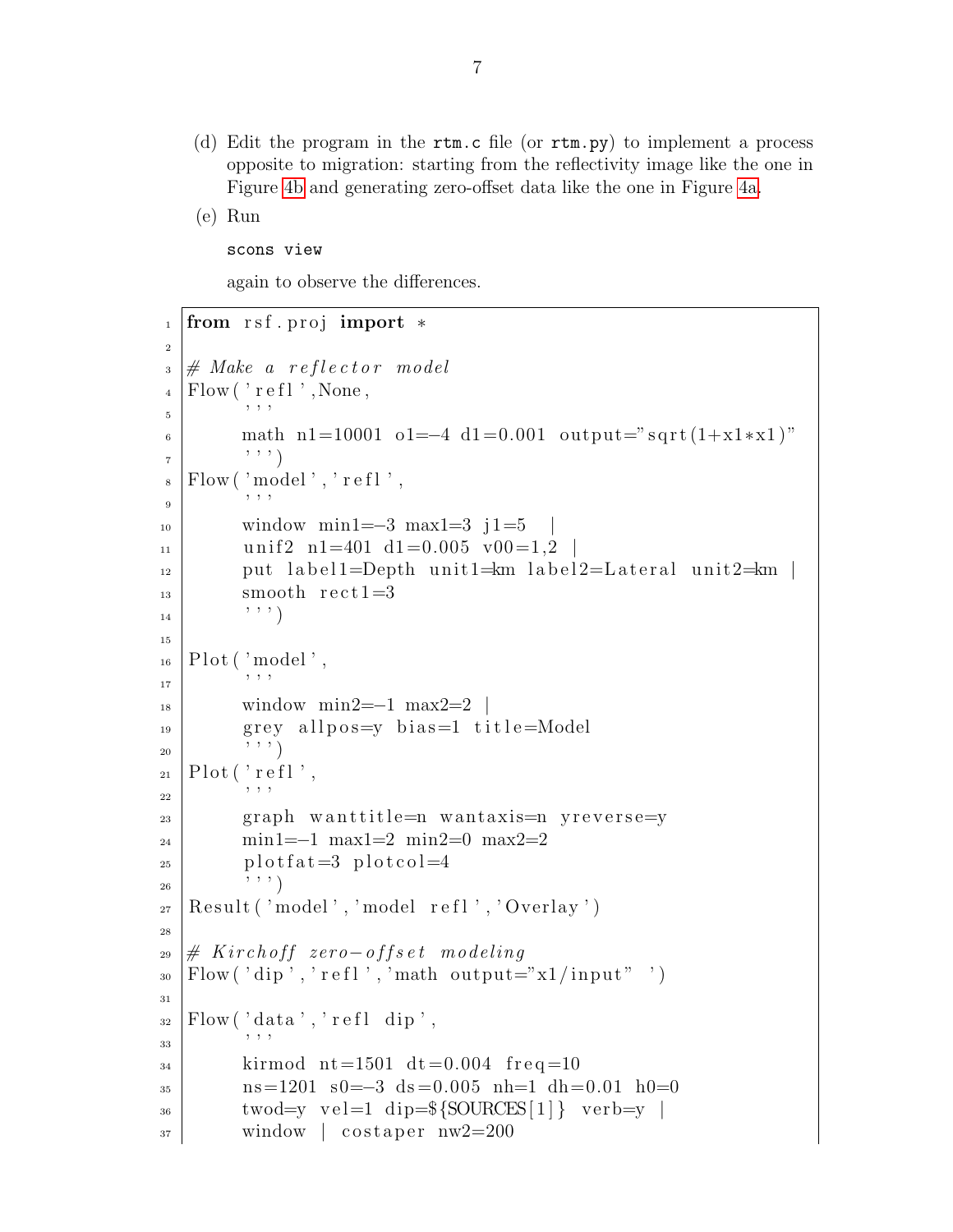<span id="page-7-0"></span>

<span id="page-7-1"></span>Figure 4: (a) Synthetic zero-offset data corresponding to the model in Figure [1.](#page-2-0) (b) Image generated by reverse-time exploding-reflector migration. The location of the exact reflector is indicated by a curve.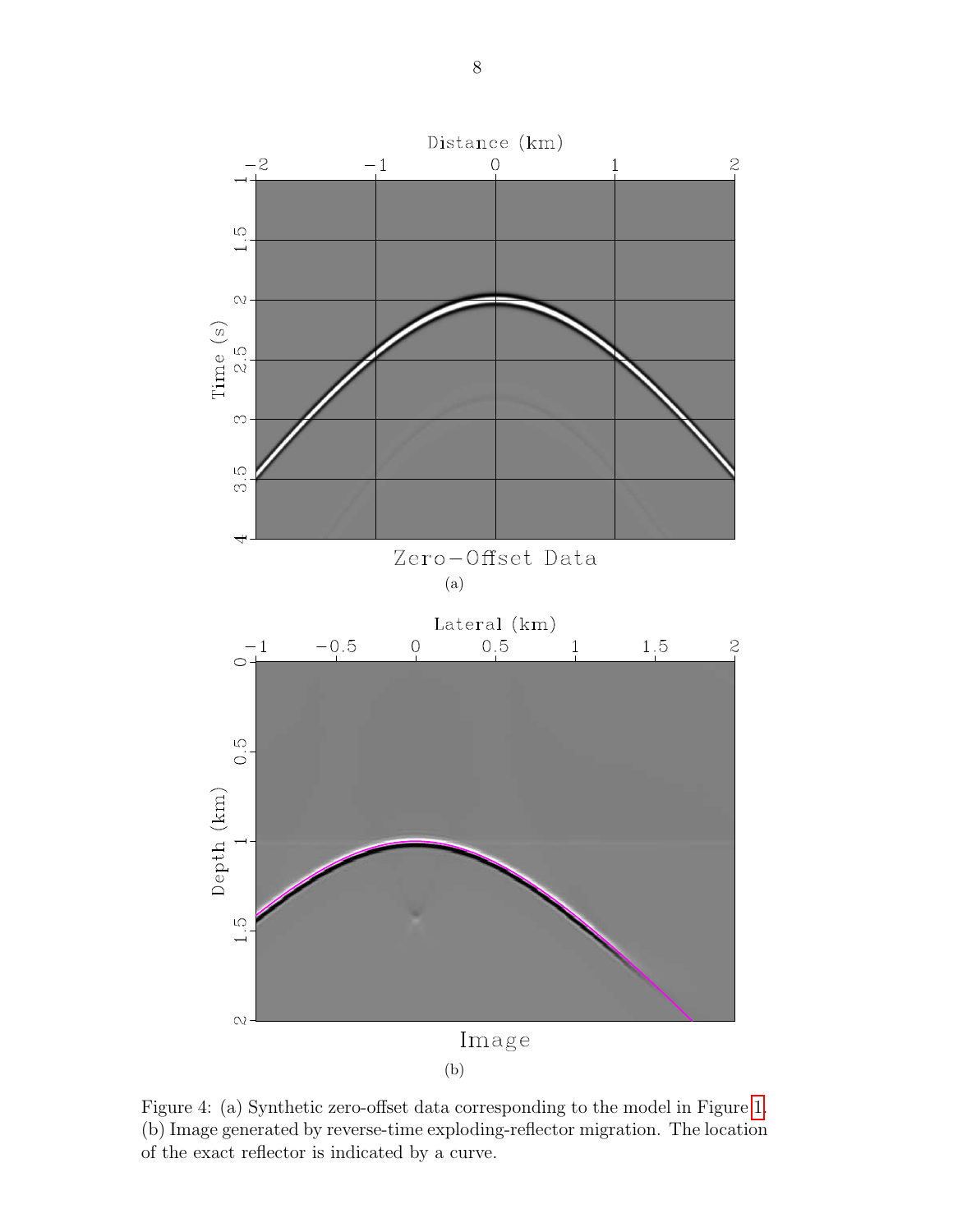```
\begin{array}{c} 38 \end{array} \begin{array}{c} \end{array} \begin{array}{c} \end{array}_{39} | Result (' data',
40 , 1, 1, 141 window min2=−2 max2=2 min1=1 max1=4 |
_{42} grey title="Zero-Offset Data" grid=y
_{43} label 1=Time unit 1=s label 2=Distance unit 2= km
\begin{array}{c|c} 44 & \cdots & \cdots \end{array}45
_{46} # Reverse-time migration
47 \vert \text{proj} = \text{Project}()48
_{49} \# To do the coding assignment in Python,
\Box 50 \# comment the next line and uncomment the lines below
_{51} | prog = proj. Program ('rtm. c')
52
\mathcal{L}_{53} \vert \text{#prog} = \text{proj}. Command('rtm. exe', 'rtm. py', 'cp $SOURCE $TARGET')
_{54} | #AddPostAction (prog, Chmod (prog, 0 o 755))
55
_{56} Flow ('image wave', 'model %s data' % prog [0],
57 , 37 , 3758 pad beg1=200 end1=200 | math output = 0.5 |
_{59} . / \{SOURCES[1]\} data=\{SOURCES[2]\}60 wave=\{\text{TARGETS}[1]\} jt=20 n0=200
61 , 0, 1)62
\epsilon_{63} # Display wave propagation movie
_{64} Plot ('wave',
65 \, , , , ,
66 window min2=−1 max2=2 min1=0 max1=2 f3=33
_{67} grey wanttitle=n gainpanel=all
\begin{array}{c} 68 \end{array} , \begin{array}{c} \cdot \\ \cdot \end{array} , \begin{array}{c} \text{view}=1 \end{array}69
_{70} \# Display image
_{71} Plot ( 'image',
72 , 7, 7\gamma_3 window min2=−1 max2=2 min1=0 max1=2
r_{4} grev title=Image
75 \left( \left(, \frac{1}{2}\right)76 \mid Result ('image','image refl','Overlay')
77
78 \mid End ()
1 \mid \n\star \, 2-D \, zero-offset \, reverse-time \, migration \, *
```

```
_2 #include \langlersf .h\rangle
```
3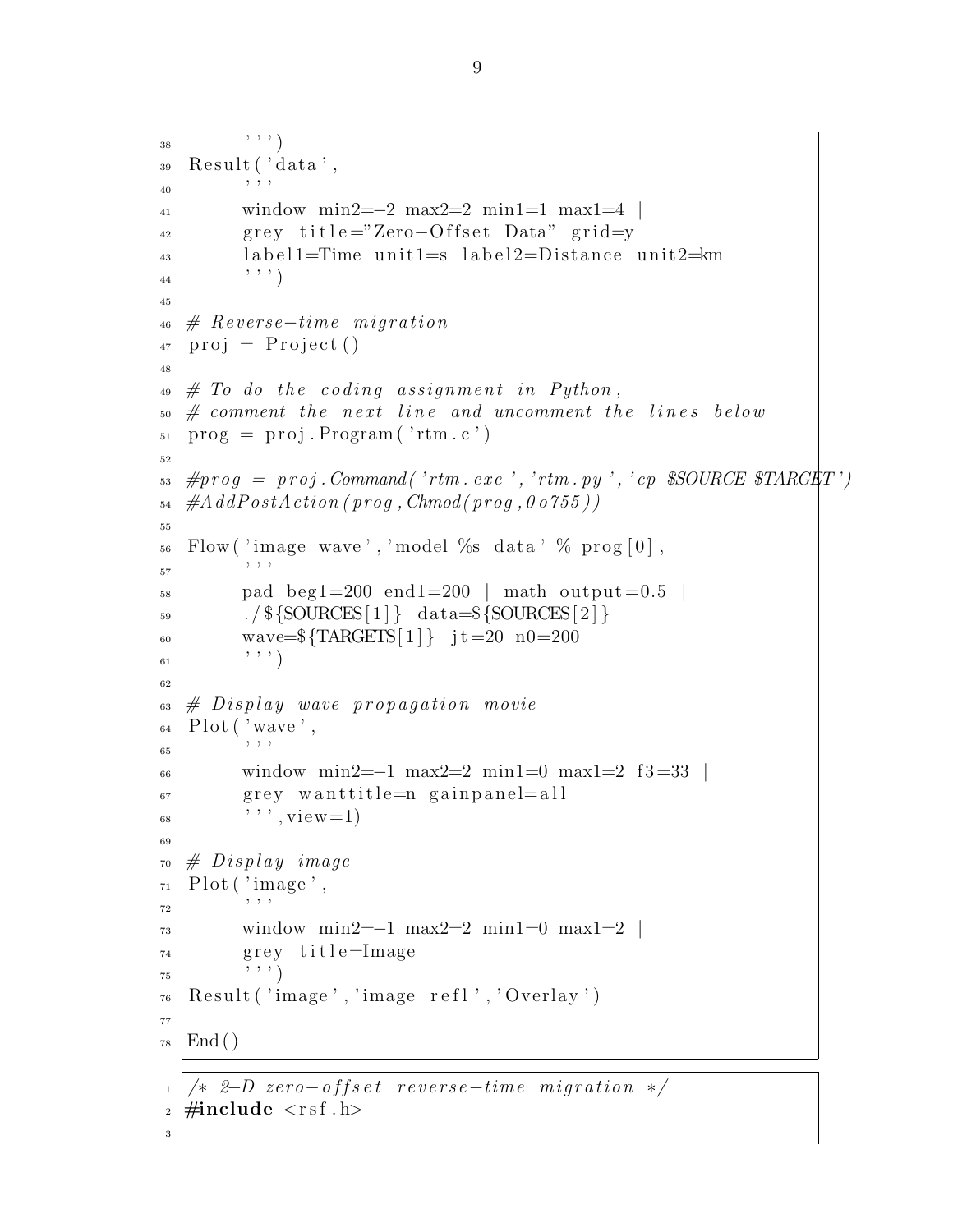```
_4 #ifdef OPENMP
\frac{1}{2} #include < omp. h
6 \neqendif
7
s static int n1, n2;
\mathfrak{g} static float c0, c11, c21, c12, c22;
10
11 static void laplacian (float **uin /* \lfloor n2 \rfloor \lfloor n1 \rfloor */,
\text{float} **uout \left( \frac{k}{2} \right) \left[ \frac{n2}{n1} \right] */
13 \mid \frac{k}{4} Laplacian operator, 4th-order finite-difference */
14\,_{15} int i1, i2;
16
_{17} #ifdef OPENMP
\frac{18}{2} #pragma omp parallel for \setminus_{19} private (i2, i1)
_{20} shared (n2, n1, uout, uin, c11, c12, c21, c22, c0)_{21} #endif
22 \mid for (i2=2; i2 < n2-2; i2++) {
23 for (i1=2; i1 < n1−2; i1++) {
\begin{array}{c|c|c|c} \text{2} & \text{2} & \text{2} & \text{2} & \text{2} & \text{2} & \text{2} & \text{2} & \text{2} & \text{2} & \text{2} & \text{2} & \text{2} & \text{2} & \text{2} & \text{2} & \text{2} & \text{2} & \text{2} & \text{2} & \text{2} & \text{2} & \text{2} & \text{2} & \text{2} & \text{2} & \text{2} & \text{2} & \text{2} & \text{2} & \text{2} & \text{2} & \text{2} & \text{2} & \text{25 c11 * ( uin [i2 ] [ i1 -1] + uin [i2 ] [ i1 +1]) +
26 c12 * ( uin [i2 ] [ i1 -2] + uin [i2 ] [ i1 +2]) +
\text{c}21 * (\text{uin} \left[ \text{i}2 - 1 \right] [\text{i}1] + \text{uin} \left[ \text{i}2 + 1 \right] [\text{i}1]) +28 c22 * ( uin [i2 -2][i1] + uin [i2 + 2][i1]) +
_{29} | c0 * \text{uin} [ i 2 ] [ i 1 ];
30 }
31 }
32 \mid \}33
34
35 int main (int argc, char* argv [])
36 \mid \{37 int it, i1, i2; \frac{1}{2} index variables \frac{*}{4}_{38} int nt, n12, n0, nx, jt;
_{39} float dt, dx, dz, dt2, d1, d2;
40
_{41} float **vv, **dd;
42 float **u0,**u1,u2,**ud; /* tmp \; arrays \;*/43
_{44} sf file data, imag, modl, wave; /* I/O files */
45
\begin{array}{c|c}\n _{46} & \times \end{array} initialize Madagascar */\begin{array}{c|c} \n\text{47} & \text{sf} \quad \text{in} \quad \text{if} \quad (\text{argc}, \text{argv}); \n\end{array}48
```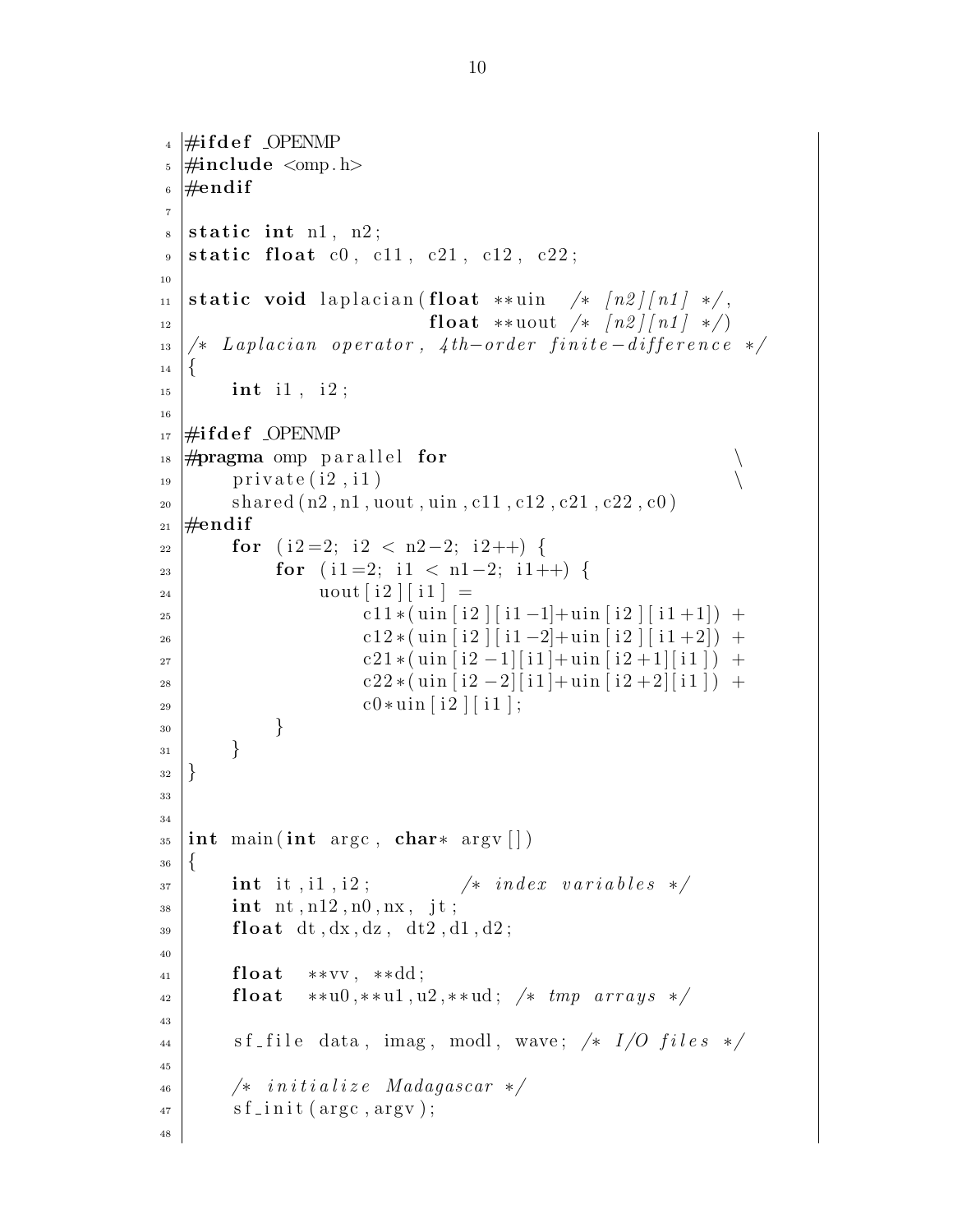```
\begin{array}{c|c}\n _{49} & \times & initialize \quad OpenMP \; support \ */ \\
 \end{array}\substack{50\\ \text{op}} omp_init ();
51
\begin{array}{c|c}\n 52 & \rightarrow & setup \end{array} I/O files */\begin{array}{lll} \text{53} & \text{modl} = \text{sf} \text{.input} & (\text{"in"}); & \text{/*} & \text{velocity} & \text{model} & \text{*} \end{array}\begin{array}{lll} \text{54} & \text{imag} = \text{sf\_output("out")}; \quad \text{/*} & \text{output image} \end{array}55
\begin{array}{lll} 56 & \text{data} = \text{sf} \text{.} \text{input} \end{array} ("data"); /* seismic data */
57 wave = sf_output ("wave"); /* wavefield */
58
59 /* Dimensions */
\begin{bmatrix} 60 \end{bmatrix} if (!sf\_histint (modl,"n1",\&n1)) sf_error("n1");
_{61} if (!sf\_histint (modl,"n2",\&n2)) sf_error("n2");
62
\delta if (!sf\_histfloat(modl,"d1",\&dz)) sf_error("d1");
\mathfrak{sl}_4 if (!sf\_histfloat(modl, "d2", \&dx)) sf_error("d2");
65
\begin{bmatrix} 66 \end{bmatrix} if (!sf\_histint (data, "n1", \& nt)) sf_error("n1");
\delta_{67} if (!sf\_histfloat(data,"d1", \& dt)) sf_error("d1");
68
69 if (! s f_-histint (data, "n2", \& nx) || nx |= n2)\begin{array}{ccc} 70 & \text{s} \text{f} \text{ = error} \text{('Need n2=0d in data", n2)}; \end{array}71
n12 = n1*n2;73
\tau_4 if (! s f_{\text{-}getint} ("n0", \& n0)) n0=0;75 /* surface */
\tau_{6} if (!sf\_getint("jt", \& jt)) jt=1;
77 \mid \rightarrow time interval \ast/78
\{79 \mid \text{sf} \text{-putint} \left( \text{wave}, \text{``} \text{n3''}, 1 + \left( \text{nt} -1 \right) / \text{jt} \right) \}\{80 \mid \text{sf} \text{putfloat}(\text{wave}, "d3", - \text{jt} * dt);\{81 \mid \text{sf} \text{putfloat}(\text{wave}, "03", (\text{nt}-1)*dt) ;82
\det 2 = dt * dt;84
\begin{array}{c|c}\n s_5 & \rightarrow \end{array} /* set Laplacian coefficients */
\begin{array}{c|c} 86 & \text{d1} = 1.0 / (\text{d}z * \text{d}z); \end{array}|87| d2 = 1.0/(dx*dx);
88
| c11 = 4.0∗ d1/3.0;
_{90} c12= -d1/12.0;
|_{91}| c21 = 4.0 \star d2 / 3.0;
_{92} c22= -d2/12.0;
_{93} c0 = -2.0 * (c11+c12+c21+c22);
```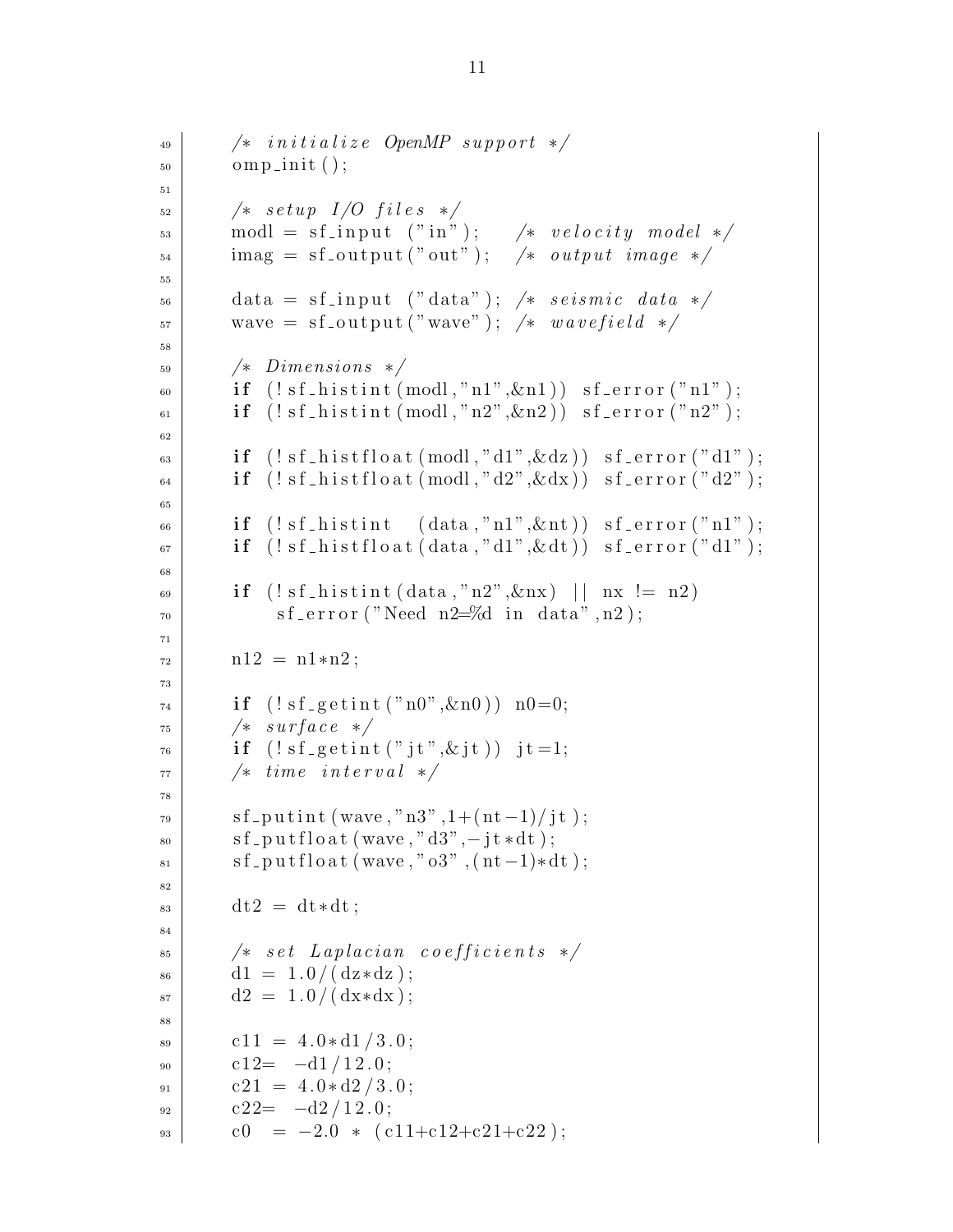```
94
|_{95} /* read data and velocity */
_{96} dd = sf_floatalloc2(nt,n2);
\sigma sf_floatread (dd[0],nt*n2,data);98
_{99} vv = sf_floatalloc2(n1,n2);
_{100} sf floatread (vv [0], n12, modl);
101
\begin{array}{c|c|c|c|c} \hline \end{array} /* allocate temporary arrays */
_{103} u0=sf_floatalloc2 (n1, n2);
_{104} u1=sf_floatalloc2 (n1, n2);
_{105} ud=sf_float alloc 2 (n1, n2);
106
_{107} for (i2=0; i2< n2; i2++) {
_{108} for (i1=0; i1<n1; i1++) {
109 u0 [ i 2 ] [ i 1 ] = 0 . 0 ;
\text{u1} \begin{bmatrix} i2 \end{bmatrix} \begin{bmatrix} i1 \end{bmatrix} = 0.0;\text{ud} \, [\text{i} \, 2 \,] [\text{i} \, 1] = 0.0;112 | \text{vv}[\text{i}2][\text{i}1] \text{**} = \text{vv}[\text{i}2][\text{i}1] \text{**}dt2;
113 }
114 }
115
_{116} /* Time loop */
_{117} for ( it=nt -1; it >= 0; it --) {
_{118} sf_warning ("%d;", it);
119
_{120} | laplacian (u1, ud);
121
_{122} #ifdef _OPENMP
_{123} \#pragma omp parallel for
_{124} private (i2, i1, u2)
_{125} shared (ud, vv, it, u1, u0, dd, n0)
_{126} \#endif
127 \mid for (i2=0; i2<\sqrt{2}; i2++)_{128} for (i1=0; i1<n1; i1++) {
\begin{array}{c|c|c|c|c|c|c|c} \hline \end{array} /* scale by velocity */
130 ud[i2][i1] \equiv \text{vv}[i2][i1];131
132 /* time step */
\frac{133}{133} u2 =
134 \mid 2*u1 \mid i2 \mid i1 \mid_{135} - u0 [ i2 ] [ i1 ]
_{136} + \text{ ud} \left[ \text{ i} 2 \right] \left[ \text{ i} 1 \right];
137
_{138} | \qquad \qquad \qquad u0[i2][i1] = u1[i2][i1];
```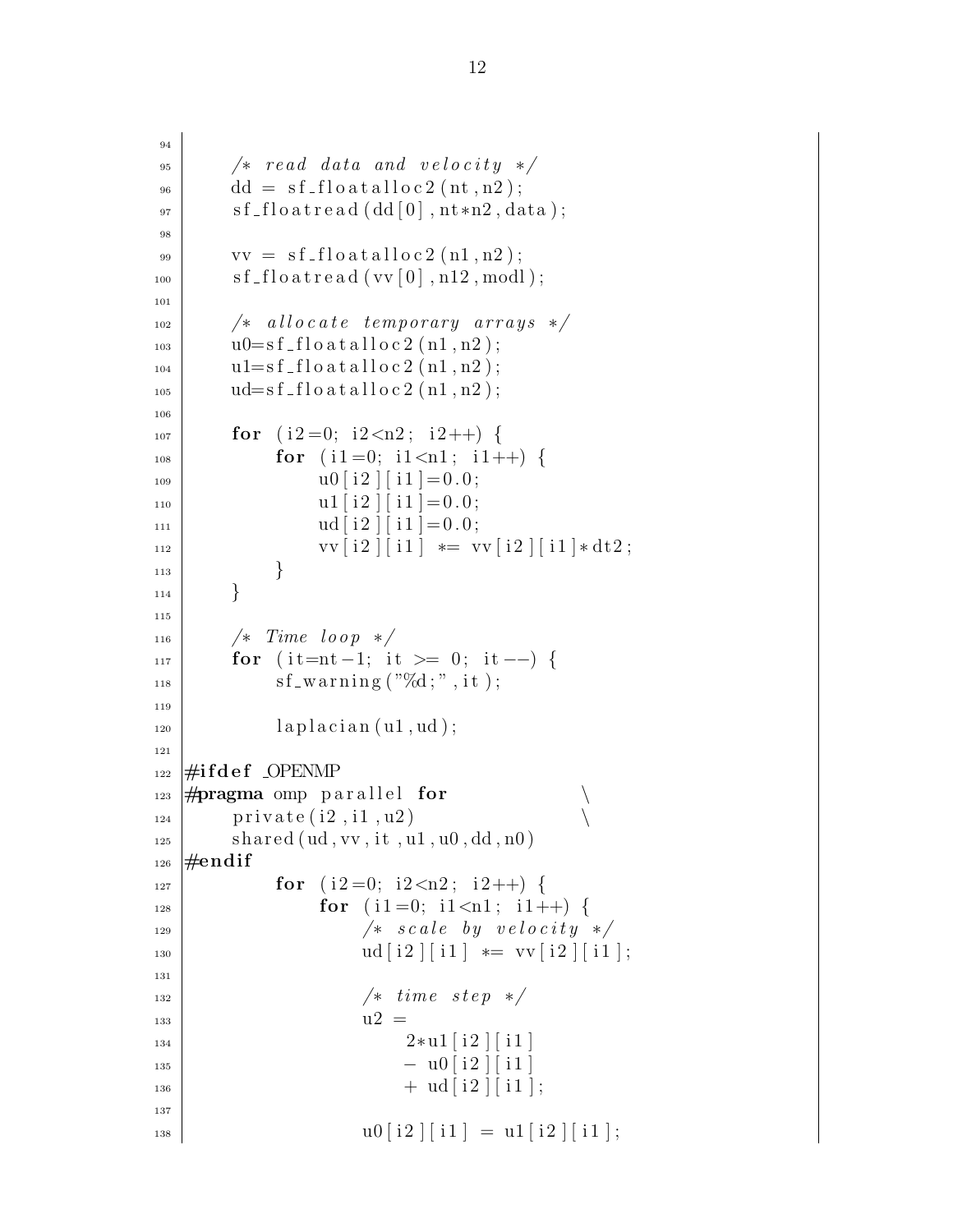```
\begin{array}{c|c|c|c|c} \n & \text{u1} & \text{i2} & \text{i1} & = \text{u2} \,; \n\end{array}140 }
141
142 /* inject data */
\begin{array}{c} \text{u1} [i2] [n0] \text{ +} = \text{dd} [i2] [it]; \end{array}144 }
145
_{146} if (0 = it\%jt)\text{if } \log s \text{ if } s \text{ is a function of } s \text{ if } s \text{ is a function of } s \text{ if } s \text{ is a function of } s \text{ if } s \text{ is a function of } s \text{ if } s \text{ is a function of } s \text{ if } s \text{ is a function of } s \text{ if } s \text{ is a function of } s \text{ if } s \text{ is a function of } s \text{ if } s \text{ is a function of } s \text{ if } s \text{ is a function of } s \text{ if } s \text{ is a function of } s \text{ if } s \text{ is a function of } s \text{ if } s \text{ is a function of } s \text{ if } s \text{ is a function of } s \text148 }
_{149} sf_warning (" " ) ;
150
151 /* output image */
_{152} sf_floatwrite (u1 [0], n12, imag);
153
_{154} exit (0);155 }
```

```
_1 \#!/ usr/bin/env python
2
3 import sys
4 import numpy
5 import m8r
6
7 class Laplacian:
8 | 'Laplacian operator, 4th-order finite-difference'
9
_{10} def _{-1} in it _{-1} (self, d1, d2):
11 self.c11 = 4.0*d1/3.012 self.c12= -d1/12.0_{13} self.c21 = 4.0∗d2/3.0
14 \text{ s} s e l f . c 22 = -d2/12.0_{15} self.c1 = -2.0*(self.c11+self.c12)16 self.c2 = -2.0*(self.c21+self.c22)17
\text{def } \text{apply}(\text{self}, \text{uin}, \text{uout}):n_1, n_2 = uin . shape
20
21 | uout [2:n1-2,2:n2-2] = \setminus\begin{array}{c} \text{se} \mid f \cdot \text{c} \cdot 11 * (\text{uin} \cdot [1 \cdot n1 - 3, 2 \cdot n2 - 2] + \text{uin} \cdot [3 \cdot n1 - 1, 2 \cdot n2 - 2]) \mid + \end{array}23 s e l f . c12 ∗( uin [ 0 : n1 −4 ,2: n2−2]+ uin [ 4 : n1 , 2 : n2 −2]) + \
24 \vert self.c1 * uin [2:n1-2,2:n2-2] + \
\begin{array}{c} \text{se} \mid \text{s} \text{e} \mid \text{f} \cdot \text{c} \cdot 21 * (\text{uin} \left[ 2 \cdot \text{n1} - 2 \cdot 1 \cdot \text{n2} - 3 \right] + \text{uin} \left[ 2 \cdot \text{n1} - 2 \cdot 3 \cdot \text{n2} - 1 \right] \mid + \setminus \end{array}26 | self.c22 *(uin [2:n1 - 2,0:n2 - 4]+uin [2:n1 - 2,4:n2 ]) |+
27 \mid self.c2*uin [2:n1-2,2:n2-2]
```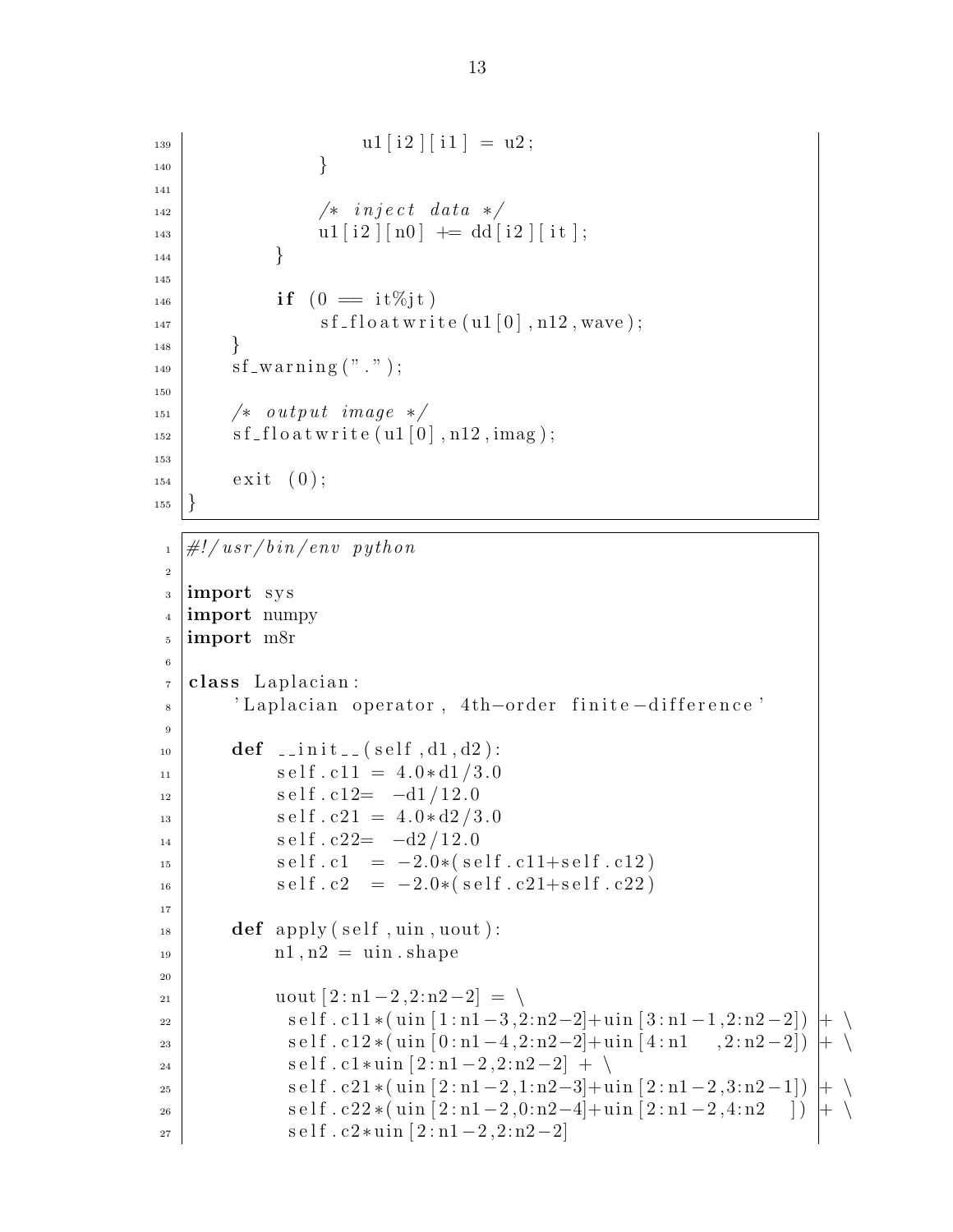```
28
_{29} | par = m8r. Par ()
30
31 \# \ setup I/O files32 \mod 2modl=m8r. Input () # velocity model
\frac{33 \text{ } | \text{imag}=m8r}. Output () # output image
34
35 \text{ data}=m8r. Input ('data') # seismic data
_{36} wave=m8r. Output ('wave') \# wavefield
37
38 \# Dimensions
_{39} | n1 = modl. int ('n1')
_{40} | n2 = \text{modl} \cdot \text{int} (\cdot n2 \cdot)41
_{42} | dz = modl. float ('d1')
_{43} dx = modl. float ('d2')
44
_{45} | nt = data.int ('n1')
_{46} dt = data. float ('d1')
47
_{48} | nx = data.int ('n2')
_{49} if nx != n2:
_{50} raise RuntimeError ('Need n2=%d in data',n2)
51
_{52} |n0 = par.int ('n0',0) \# surface
_{53} it = par.int('it',1) \# time interval
54
_{55} wave . put ( 'n3', 1+(nt-1)/jt)
56 wave . put ( ' d3 ' ,− j t ∗dt )
\sigma<sub>57</sub> wave . put ( '\sigma3', (\text{nt}-1)*dt)
58
_{59} dt2 = dt *dt60
\begin{array}{c} 61 \# \ set \ Laplacian \ coefficients \end{array}_{62} | laplace = Laplacian (1.0/(\text{dx*}dz), 1.0/(\text{dx*}dx))63
\begin{array}{c} \text{64} \neq \text{read data and velocity} \end{array}_{65} dd = numpy. zeros ([n2, nt], 'f')
_{66} | data.read (dd)
_{67} |vv = numpy. zeros ([n2, n1], 'f')
_{68} | modl. read ( vv)
69
\tau_0 \# allocate temporary arrays
\tau_1 | u0 = \text{number}.\text{zeros}([n2, n1], 'f')\tau_2 | u1 = numpy. zeros ([n2, n1], 'f')
```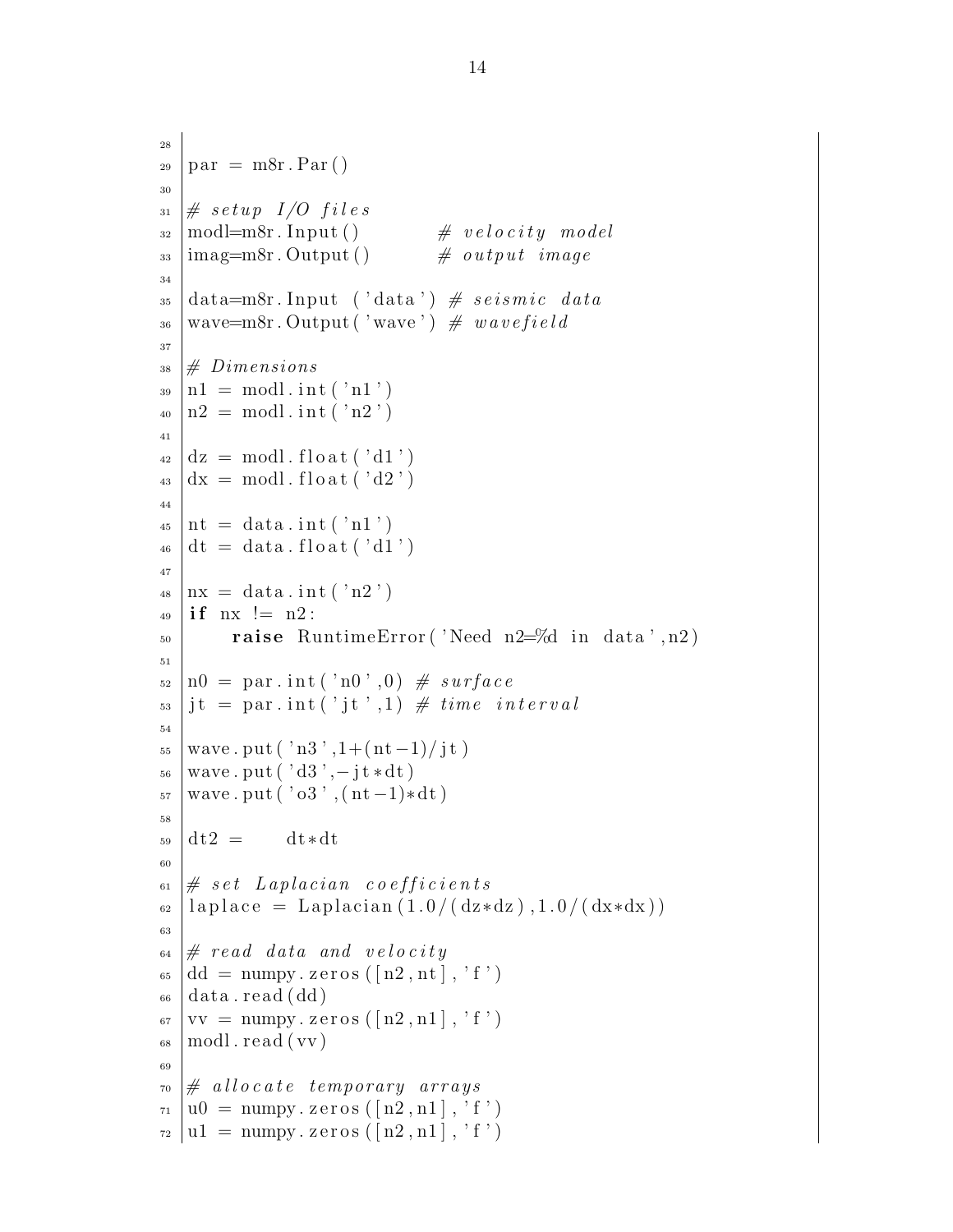```
\tau_3 | ud = numpy. zeros (\lceil n2, n1 \rceil, 'f')
74
75 \text{ vV} \approx \text{vV} \cdot \text{dt}2
76
77 \# Time loop
78 for it in range (nt-1,-1,-1):
79 s y s . s t d e r r . w ri t e ( "\b\b\b\b\b %d" % i t )
80
\| \text{subplace} \cdot \text{apply} (\text{u1}, \text{ud})82
| \# scale by velocity
84 ud * = vv85
\begin{array}{c} 86 \end{array} # time step
87 u2 = 2*u1 – u0 + ud
| ss | u0 = u1
| u1 = u290
91 # inject data
_{92} u1 [:, n0] \leftarrow dd [:, it]
93
_{94} if 0 = it\%jt:
_{95} wave . write ( u1)96
97 \# output image
98 \midimag. write ( u1)
```
3. Figure [5](#page-15-0) shows the Sigsbee velocity model and its an approximate filtered reflectivity.

Your task: Apply your exploding-reflector modeling and migration program from the previous task to generate zero-offset data for Sigsbee and image it.

(a) Change directory

cd hw6/sigsbee

(b) Run

scons view

to generate figures and display them on your screen.

- (c) Modify the SConstruct file to implement the modeling and migration experiment.
- (d) Include your results in the paper by editing the hw6/paper.tex file.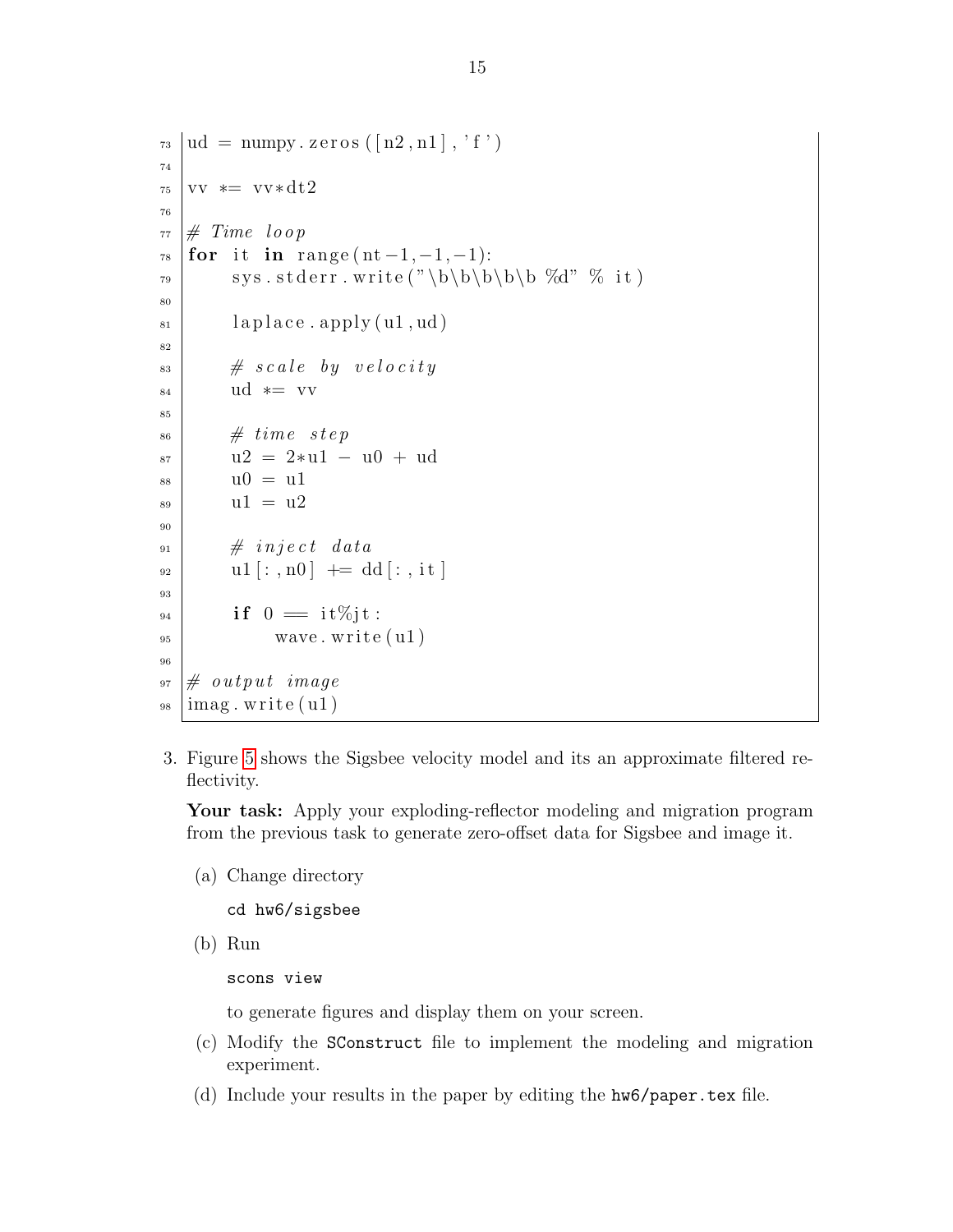

<span id="page-15-0"></span>Figure 5: (a) Sigsbee velocity model. (b) Approximate reflectivity of the Sigsbee model (an ideal image).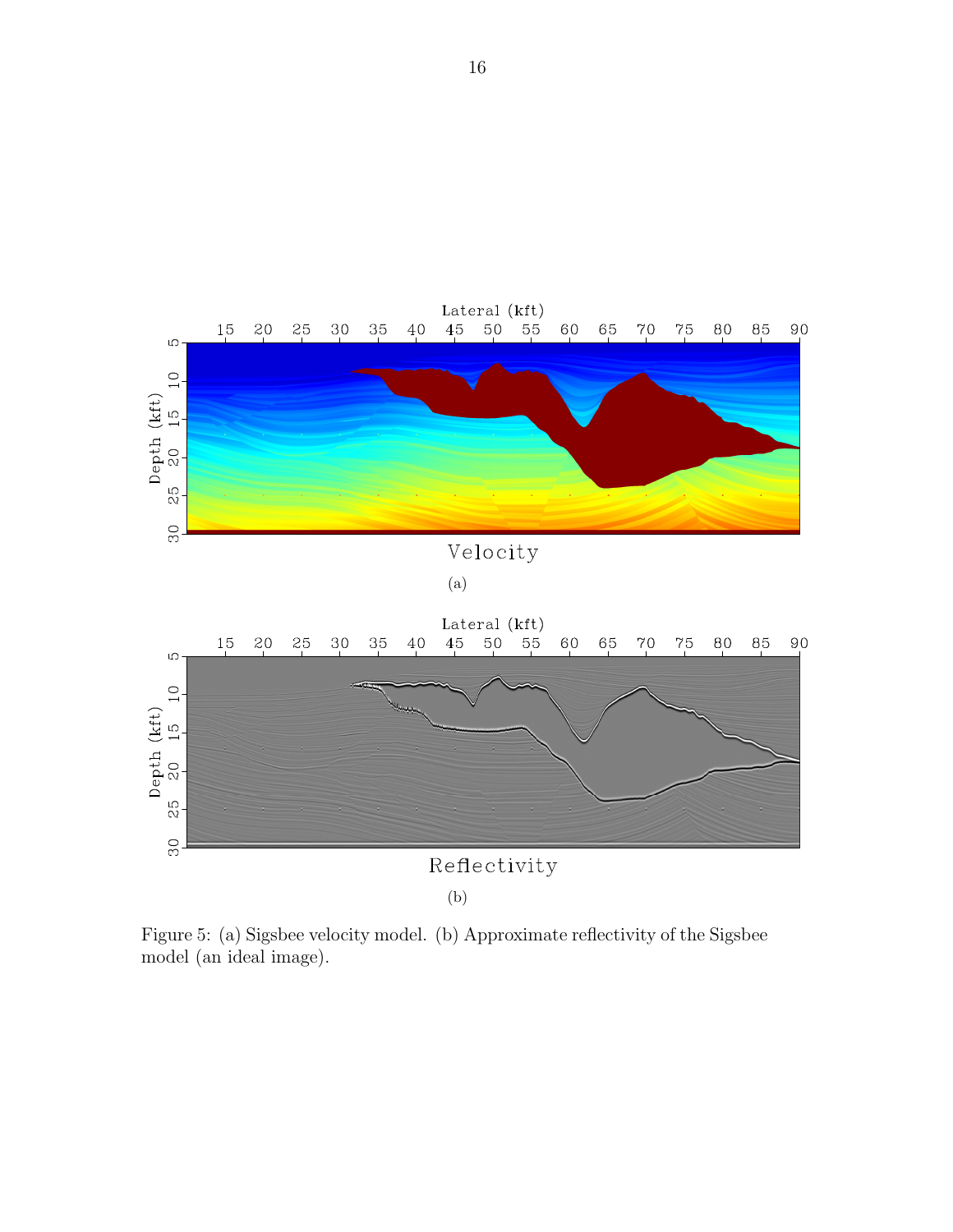```
_1 from rsf. proj import *2
_3 \# Download velocity model from the data server
4 ##############################################
s \mid vstr = 'signsbee2a_stratigraphy \cdot sgy'_{6} | Fetch ( vstr, 'sigsbee ')
\tau Flow ('zvstr', vstr, 'segyread read=data')
8
\mathcal{P} Flow ( 'zvel', 'zvstr',
10 ' ' '
_{11} put d1=0.025 o2=10.025 d2=0.025
\frac{1}{12} label1=Depth unit1=kft label2=Lateral unit2=kft
\vert<sup>13</sup> scale d scale = 0.001
\begin{array}{c|c} \hline 14 & \hline \end{array}15
_{16} Result ( 'zvel',
17 ' ' '
\frac{18}{18} window f1 = 200_{19} grey title=Velocity titlesz=7 color=j
\substack{\text{20} \\ \text{21}} screenratio = 0.3125 screenht = 4 labels z = 5
21 mean=y
\begin{array}{c} 22 \end{array} , , , , )
23
24
25 \# Compute approximate reflectivity
26 ##################################
_{27} | Flow ( ' z r e f ' , ' z v e l ' ,
\begin{array}{c|c|c|c} \hline \end{array} : \begin{array}{c|c|c|c} \hline \end{array} , , ,
_{29} depth2time velocity=$SOURCE nt=2501 dt=0.004 |
_{30} ai2refl | ricker1 frequency=10 |
\text{time2depth} velocity=$SOURCE
\frac{1}{32} \Big\} , , , , )
33
_{34} Result ('zref',
\frac{35}{ } \frac{1}{ } \frac{1}{ } \frac{1}{ } \frac{1}{ } \frac{1}{ } \frac{1}{ } \frac{1}{ } \frac{1}{ } \frac{1}{ } \frac{1}{ } \frac{1}{ } \frac{1}{ } \frac{1}{ } \frac{1}{ } \frac{1}{ } \frac{1}{ } \frac{1}{ } \frac{1}{ } \frac{1}{ } \frac{1}{ } \frac{1}{ } \frac{1}{ } \frac{1}{ } \frac{_{36} window f1 = 200\sigma are grey title=Reflectivity titlesz=7
\substack{\text{38}} screenratio = 0.3125 screenht=4 labelsz=5
39 , 7, 7)40
41
_{42} | End ()
```
4. We return to the synthetic model shown in Figure [6a](#page-18-0) to experiment with mod-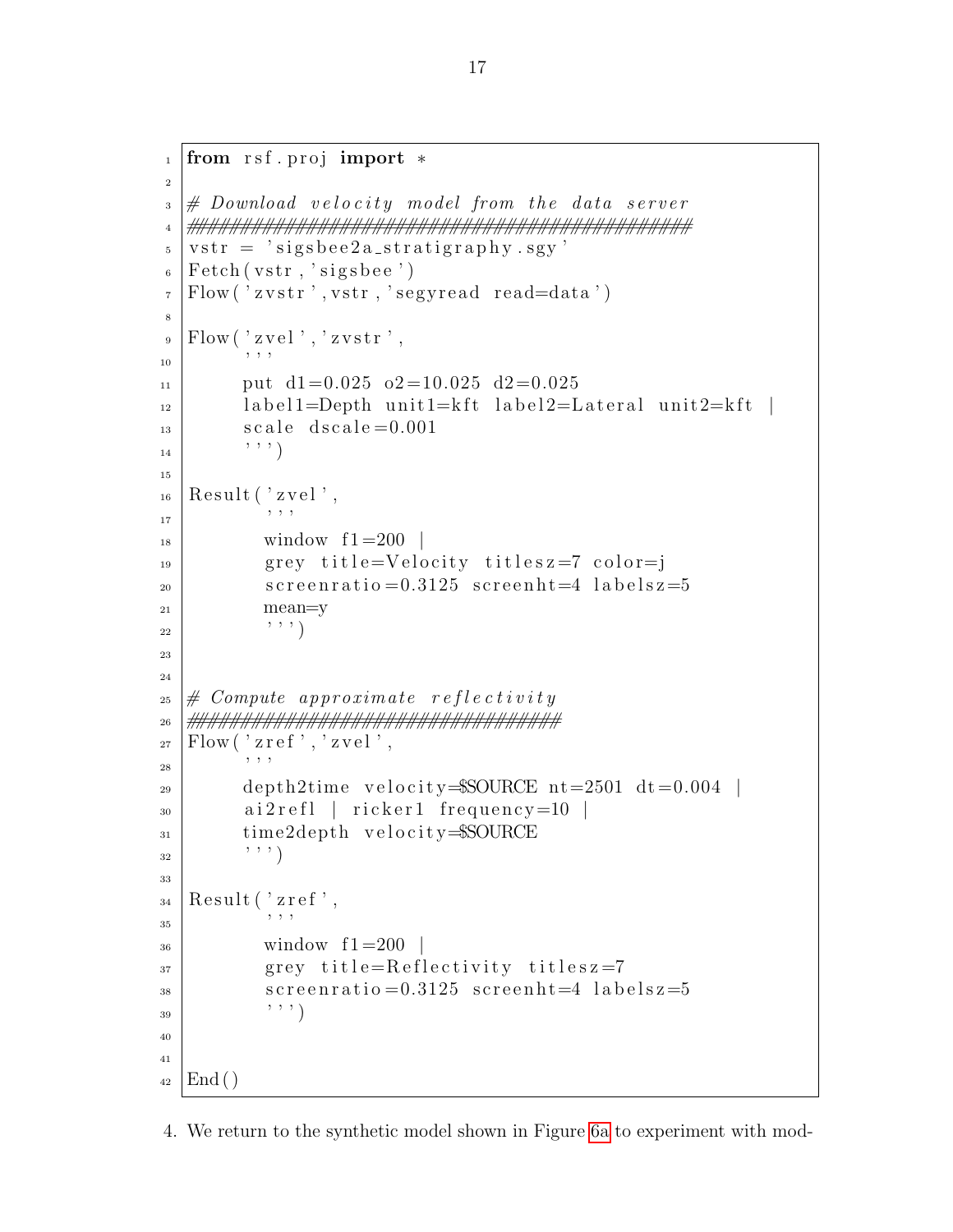eling and migration by the phase-shift method in a  $V(z)$  medium.

Figure [6b](#page-18-1) shows an idealized image (band-passed reflectivity) for the synthetic model. In "exploding-reflector" modeling, this image is assumed to be the seismic wavefield frozen at zero time. The modeling program extrapolates the wavefield to the surface and is implemented in phaseshift.c. The program operates in the frequency-wavenumber domain and establishes a linear relationship between reflectivity as a function of depth and zero-offset data as a function of frequency for one space wavenumber. If we think of this linear relationship as a matrix multiplication, we can associate forward modeling with multiplication

$$
\mathbf{d} = \mathbf{A} \,\mathbf{m} \tag{3}
$$

and migration with the adjoint multiplication

$$
\widehat{\mathbf{m}} = \mathbf{A}^T \mathbf{d} \,, \tag{4}
$$

where  $A<sup>T</sup>$  is the conjugate transpose of A.

Figure [7](#page-18-2) shows the result of forward modeling (multiplication by A) after inverse Fourier transform to time and space. Your task is to implement the corresponding migration (multiplication by  $A<sup>T</sup>$ ).

Instead of simply applying the adjoint operator, we can also try to compute the least-squares inverse

<span id="page-17-0"></span>
$$
\widehat{\mathbf{m}} = \left(\mathbf{A}^T \mathbf{A}\right)^{-1} \mathbf{A}^T \mathbf{d} \,, \tag{5}
$$

which corresponds to the minimum of the least-squares misfit function  $|\mathbf{A}\mathbf{m}$  $d^2$ . In practice, inversion in equation [\(5\)](#page-17-0) is implemented with an iterative *conjugate-gradient* algorithm, which applies **A** and  $A<sup>T</sup>$  (modeling and migration) at each iteration without the need to form any matrices explicitly.

(a) Change directory

cd hw5/lsmig

(b) Run

scons view

to generate the figures and display them on your screen.

- (c) Modify the program in the phaseshift.c file to fill the missing part and to implement phase-shift migration as the adjoint of phase-shift modeling.
- (d) Modify the SConstruct file to uncomment the part related to migration. Check your result by running

scons migr.view

(e) Test if your migration code is truly the adjoint of modeling by running the dot-product test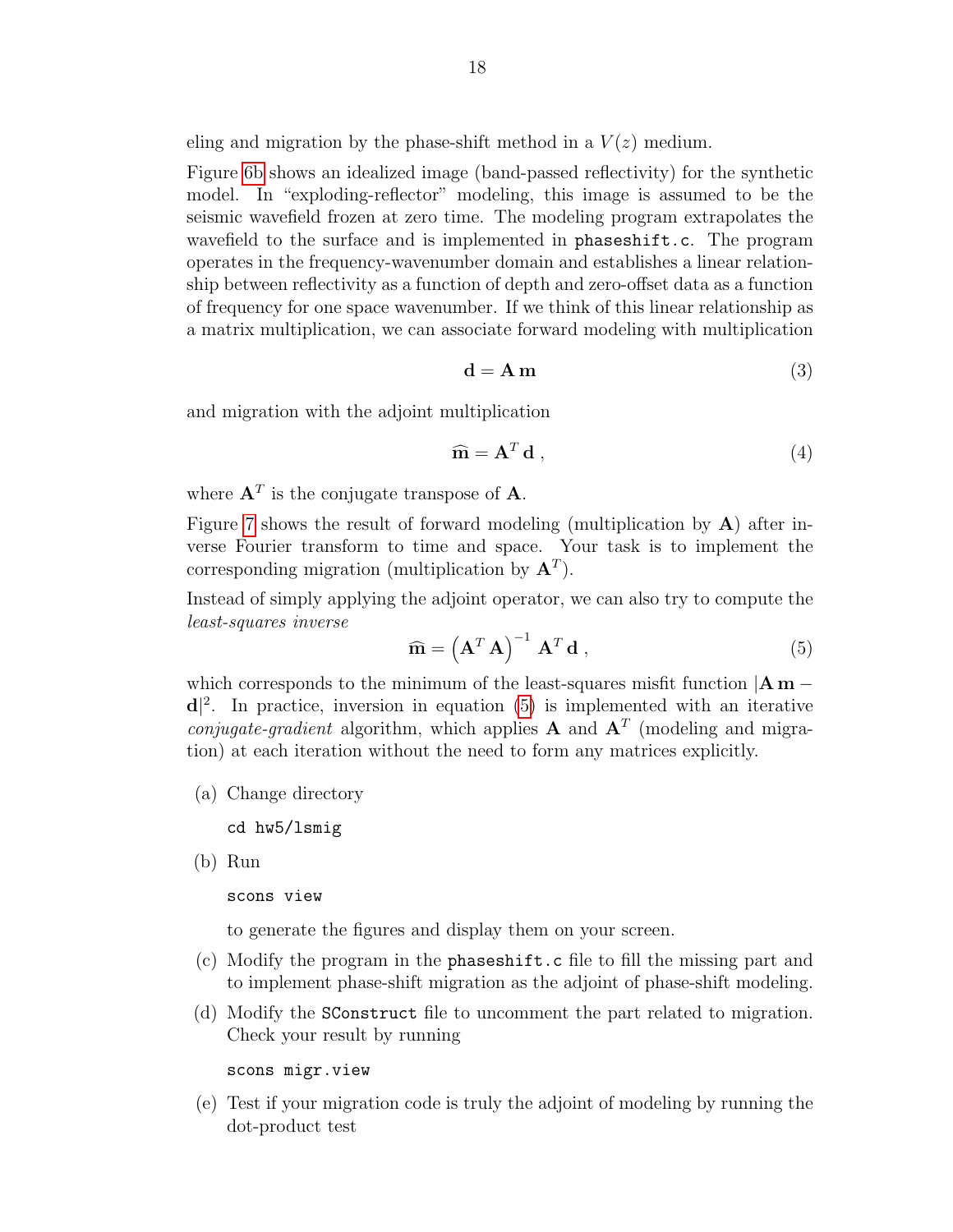<span id="page-18-0"></span>

Figure 6: (a) Synthetic model: curved reflectors in a  $V(z)$  velocity. (b) "Exploding reflector", an ideal image of band-passed reflectivity.

<span id="page-18-1"></span>

<span id="page-18-2"></span>Figure 7: Zero-offset data generated by exploding-reflector phase-shift modeling.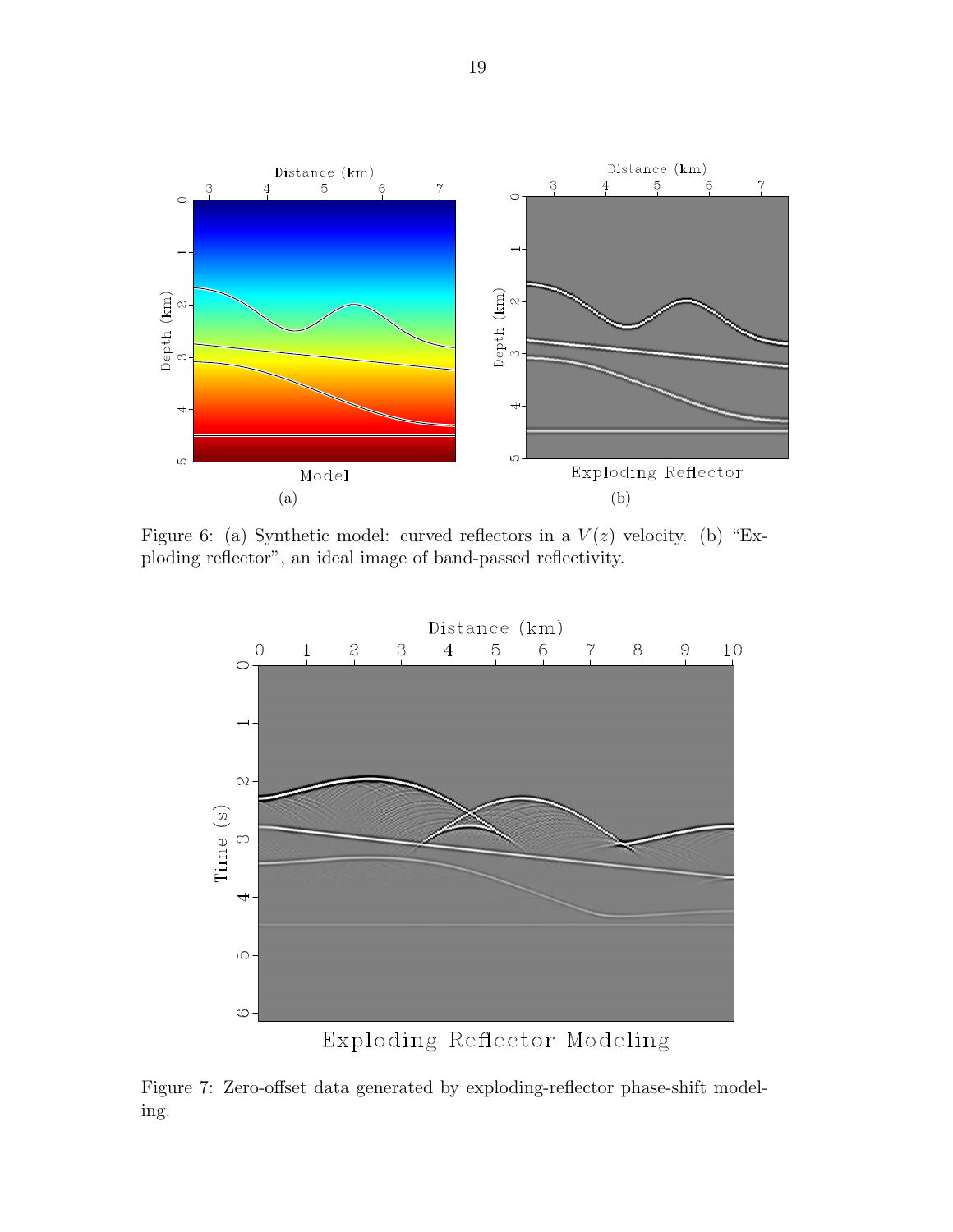sfcdottest ./phaseshift.exe mod=kexpl.rsf dat=kmodl.rsf \ vel=vofz.rsf nw=247 dw=0.16276

On a machine with multiple CPUs, you can also try

sfcdottest sfomp ./phaseshift.exe split=2 \ mod=kexpl.rsf dat=kmodl.rsf vel=vofz.rsf nw=247 dw=0.16276

If your adjoint is correct, you should see two identical sets of numbers, such as

```
sfcdottest: L[m]*d=(25264,-20273.9)
sfcdottest: L'[d]*m=(25264,-20273.9)
```
Your actual numbers will be different because of random input vectors but they should be the same between  $L[m]*d$  and  $L'[d]*m$ .

(f) Now you are ready for testing least-squares migration. Uncomment the corresponding lines in SConstruct and run

scons invs.view

Do you notice any difference with the previous result? Increase the number of iterations from 10 to 100 and repeat the experiment.

- (g) Include your figures in this document by editing hw5/paper.tex.
- (h) For EXTRA CREDIT, use two-way wave extrapolation from the previous part to implement least-squares exploding-reflector reverse-time migration and apply it to the Sigsbee model.

```
_1 from rsf. proj import *2
\Box \# Generate a reflector model
4
_5 | layers = (
6 \mid ((0,2), (3.5,2), (4.5,2.5), (5,2.25),\begin{array}{c} \n7 \end{array} ( 5.5, 2), (6.5, 2.5), (10, 2.5)),
\{8\} ( (0, 2.5), (10, 3.5)),
9 \mid ((0, 3.2), (3.5, 3.2), (5, 3.7),\begin{array}{c|c} \n\text{10} & (6.5, 4.2) & (10, 4.2) \n\end{array}(10, 4.5), (10, 4.5))12 )
13
_{14} | nlays = len (layers)
_{15} for i in range (nlays):
_{16} inp = 'inp\%d' % i
_{17} Flow (in p+'. as c', None,
18 ' ' '
_{19} echo %s in=$TARGET
```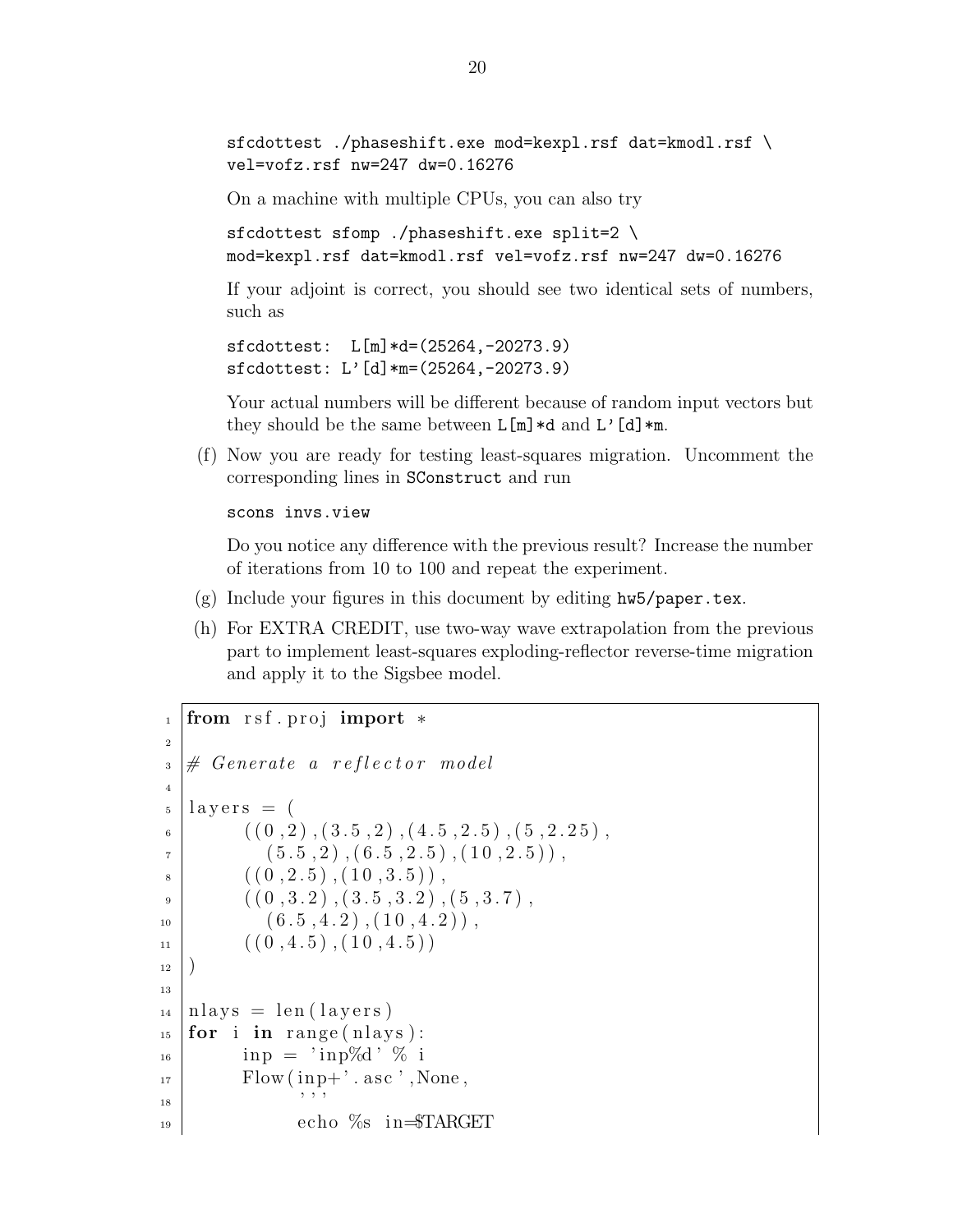```
_{20} data_format=ascii_float n1=2 n2=%d
\begin{array}{ccc} & & \cdot & \cdot & \cdot & \mathbb{V}_{0} \end{array}_{22} ( ' ' . join (map(lambda x: ' ' . join (map(str, x)),
23 \mid \text{layers} \lceil i \rceil), len (layers [i])),
24
_{25} dim1 = \degree o1=0 d1=0.05 n1=201 \degree_{26} Flow ('\vertlay1', 'inp0. asc',
_{27} dd form=native | spline %s fp=0,0 % dim1)
_{28} | Flow (' lay 2, None
29 'math %s output="2.5+x1*0.1" ' % dim1)
_{30} Flow ('lay 3', 'inp2.asc',
31 'dd form=native | spline %s fp=0,0' % dim1)
_{32} Flow ('lay4', None, 'math %s output=4.5' % dim1)
33
_{34} | Flow ( ' lays', ' lay 1 lay 2 lay 3 lay 4',
35 ' cat axis=2 \S {SOURCES [1:4] } ')
36
37 \text{ graph} = \text{''}_{38} graph min1=2.5 max1=7.5 min2=0 max2=5
39 yreverse=y wantaxis=n wanttitle=n screenratio=1
40 \t| 22_{41} Plot ('lays0','lays',graph + ' plotfat=10 plotcol=0')
_{42} |Plot ('lays1','lays',graph + ' plotfat=2 plotcol=7')
_{43} Plot ('lays2','lays',graph + ' plotfat=2')
44
45 \# Velocity46
_{47} | Flow ( ' vofz ' , None,
48 ' ' '
_{49} math output ="1.5+0.25*x1"
_{50} d2=0.05 n2=201 d1=0.01 n1=501
_{51} label1=Depth unit1=km_{52} label2=Distance unit2=km_{53} label=Velocity unit=km/s54 , 0, 1)_{55} Plot (' vofz',
56 , 5657 \text{ mindown} = 2.75 \text{ max} = 7.25\sigma<sub>58</sub> grey color=j allpos=y bias=1.5
_{59} title=Model screenratio=1
60 '''
61
_{62} Result ('lmodel','vofz lays0 lays1','Overlay')
63
_{64} # Exploding reflector
```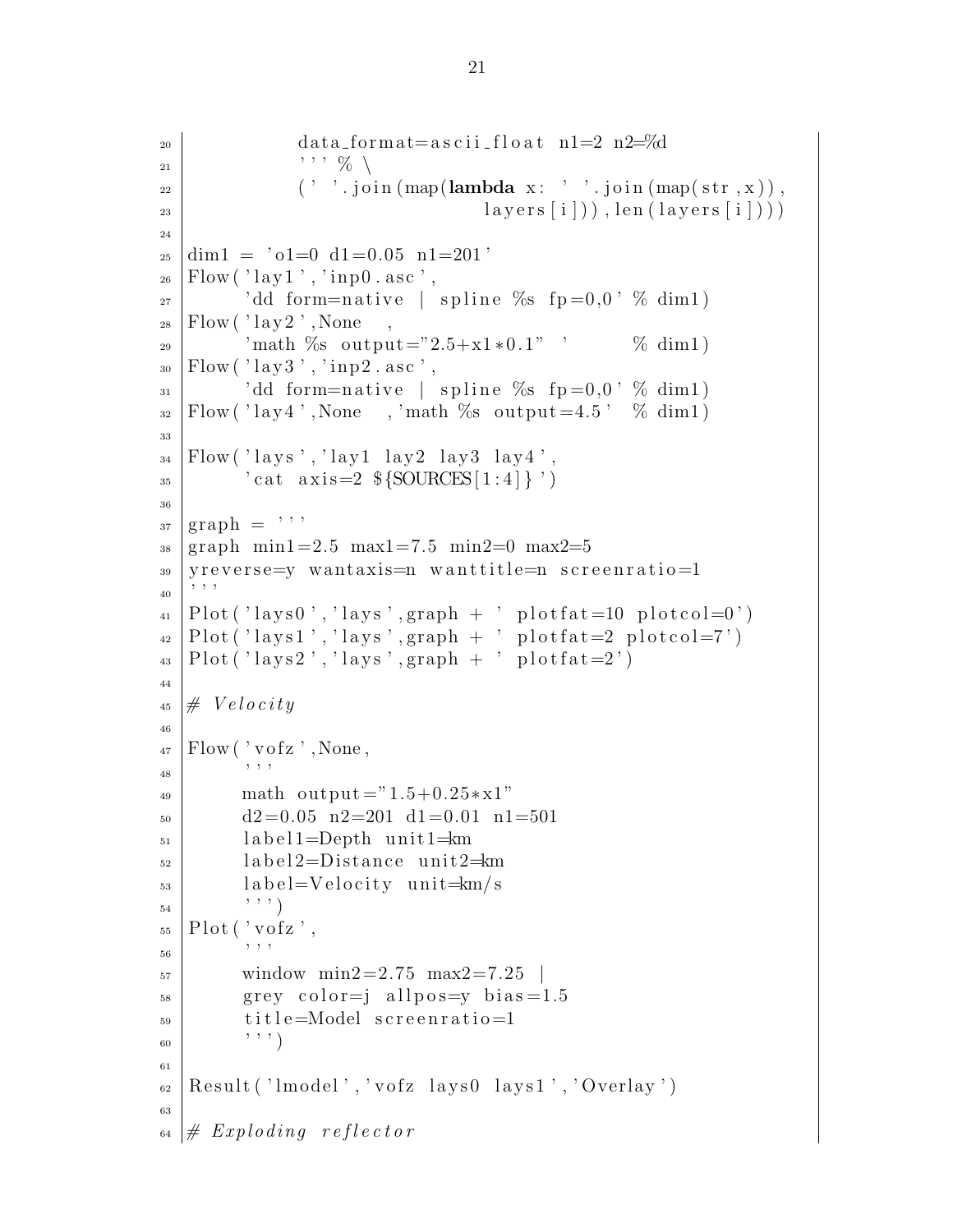```
65
_{66} Flow ('_{\rm exp}','lays vofz',
 67 \begin{array}{c} \circ \\ \circ \circ \end{array}68 unif 2 d1=0.01 n1=501 v00=1,2,3,4,5
_{69} depth2time velocity=\S{SOURCES[1]} |
70 a i 2 r e f l | r i c k e r 1 f r e q u e n c y=10 |
71 time2depth v e l o c i t y=${SOURCES[ 1 ] } |
_{72} put label 1=Depth unit 1= km
_{73} label 2=Distance unit 2= km
\begin{array}{c|c} \hline 74 & \cdots & \hline \end{array}75
76 \midResult ('expl',
 77 ' ' '
\frac{78}{10} window max1=5 min2=2.5 max2=7.5 |
<sup>79</sup> grey title="Exploding Reflector" screenratio=1
\begin{array}{c} \begin{array}{c} \text{80} \\ \text{80} \end{array} \end{array}81
s_2 \mid \# \text{Model}83 ##########
84
_{85} | proj = Project ()
_{86} | prog = proj. Program ('phaseshift.c')
87
\frac{1}{2} \# Cosine Fourier transform\begin{array}{c} \mathbf{S}^9 \end{array} Flow ( 'kexpl', 'expl', 'cosft sign2=1 | rtoc')
90
_{91} Flow ('kmodl',' kexpl %s vofz' % prog [0],
 92 , , , ,93 . \frac{1}{\frac{1}{2}} \cdot \frac{1}{\frac{1}{2}} \cdot \text{vel} = \frac{1}{\frac{1}{2}} \cdot \frac{1}{2}_{94} nw=247 dw=0.16276
95 , 9596
_{97} [Flow('modl','kmodl',
_{98} ' pad n1=769 | fft1 inv=y | cosft sign2=−1')
99
_{100} Result ( 'modl',
101 ' ' '
102 grey title="Exploding Reflector Modeling"
_{103} label 1=Time unit 1=s
104 ' ' ' )
105
_{106} # Migration
107 ###########
108
_{109} Flow ('kdata', 'modl',
```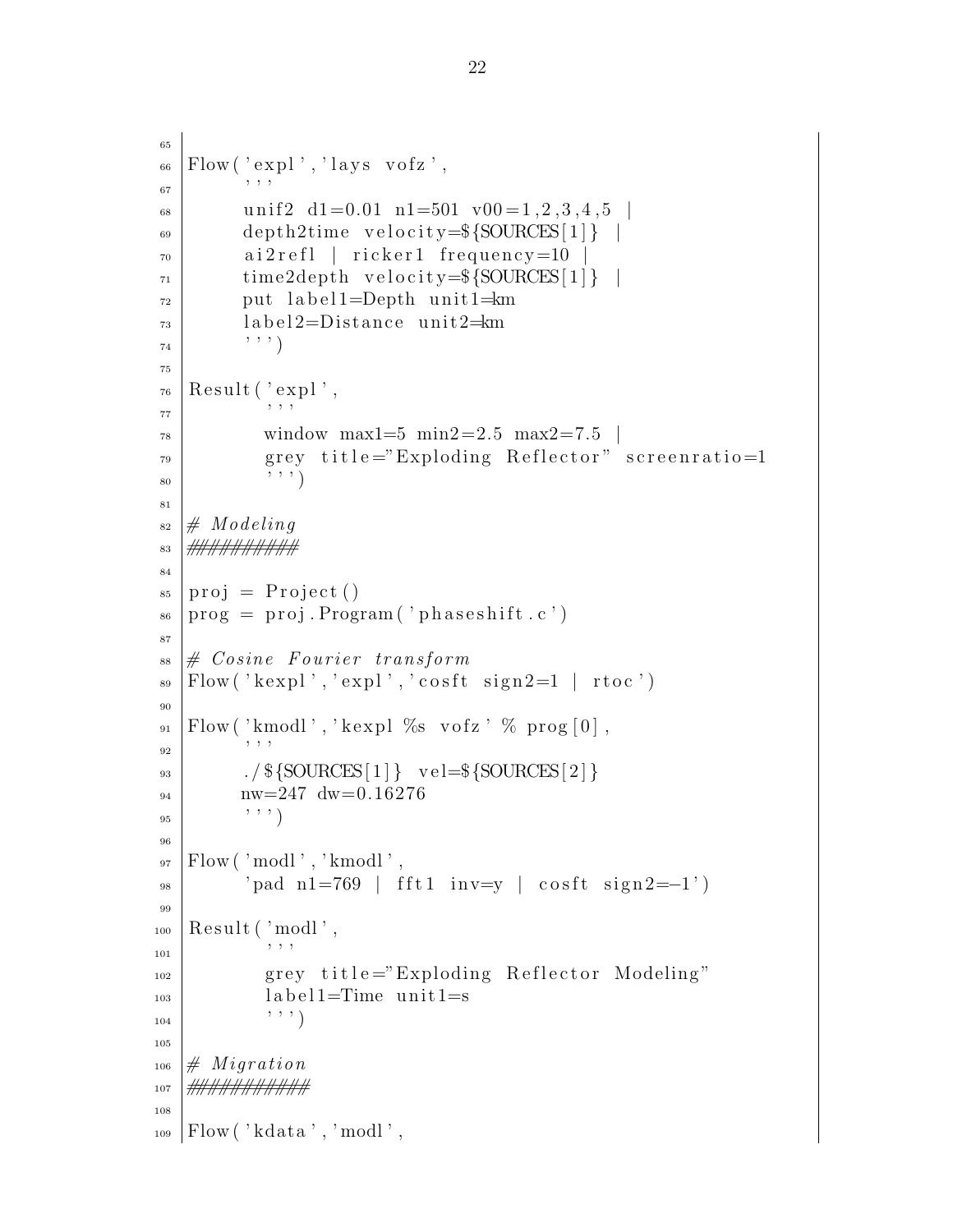```
\left| \begin{array}{c} \text{110} \\ \text{1110} \end{array} \right| ' cosft sign2=1 | fft1 | window n1=247')
111
_{112} Flow ('kmigr','kdata %s vofz' % prog [0],
113 | \langle \frac{\${SOURCES}[1]}{ \ \} \ \text{vel}=\${SOURCES}[2]\} \ \text{adj}=1 \rangle114
_{115} Flow ( 'migr ', 'kmigr ', ' real | cosft sign2=−1')
116
117 \neq !!! UNCOMMENT BELOW !!!
118
_{119} | \#R e s ult ('migr',
_{120} # \qquad \qquad ''
121 \# window max1=5 min2=2.5 max2=7.5\begin{array}{lll} \textbf{1}_{122} & \# & \textbf{1}_{22} & \textbf{1}_{22} & \textbf{1}_{22} & \textbf{1}_{22} & \textbf{1}_{22} & \textbf{1}_{22} & \textbf{1}_{22} & \textbf{1}_{22} & \textbf{1}_{22} & \textbf{1}_{22} & \textbf{1}_{22} & \textbf{1}_{22} & \textbf{1}_{22} & \textbf{1}_{22} & \textbf{1}_{22} & \textbf{1}_{22} & \textbf{1}_{22} & \textbf{1}_{22} & \textbf{1}_{22} & \textbf{1}_{22\begin{array}{lll} \textbf{1}_{123} & \# & \textbf{1}_{123} & \textbf{1}_{123} & \textbf{1}_{123} & \textbf{1}_{123} & \textbf{1}_{123} & \textbf{1}_{123} & \textbf{1}_{123} & \textbf{1}_{123} & \textbf{1}_{123} & \textbf{1}_{123} & \textbf{1}_{123} & \textbf{1}_{123} & \textbf{1}_{123} & \textbf{1}_{123} & \textbf{1}_{123} & \textbf{1}_{123} & \textbf{1}_{123} & \textbf{1}_{123} &124 \# ''')
125
_{126} # Least–Squares Migration
127 #########################
128
_{129} Flow ('kinvs','kdata %s vofz kmigr' % prog [0],
130 , 7, 7_{131} cconjgrad ./$\{SOURCES[1]\} split=2
_{132} nw=247 dw=0.16276
_{133} |  vel=\{SOURCES[2]\} mod=\{SOURCES[3]\} niter=10
134 '''
135
_{136} Flow ( 'invs ', 'kinvs ', 'real | cosft sign2=−1')
137
_{138} |# !!! UNCOMMENT BELOW !!!
139
_{140} | \#R e s ult ('in v s',
141 \# '''
_{142} |# window max1=5 min2=2.5 max2=7.5 |
_{143} \frac{1}{\#} grey title="Exploding Reflector LS Migration"
\begin{array}{lll} \text{144} & \# & \text{15.1} \\ \text{14.1} & \text{16.1} \\ \text{15.1} & \text{17.1} \\ \text{16.1} & \text{18.1} \\ \text{17.1} & \text{19.1} \\ \text{18.1} & \text{19.1} \\ \text{19.1} & \text{10.1} \\ \text{10.1} & \text{11.1} \\ \text{11.1} & \text{12.1} \\ \text{13.1} & \text{13.1} \\ \text{14.1}145 \# ''')
146
147
_{148} | End ()
  _1 | /* Phase-shift modeling and migration */
  \overline{2}_3 #include \langlersf .h\rangle4
  _5 int main (int argc, char* argv [])
```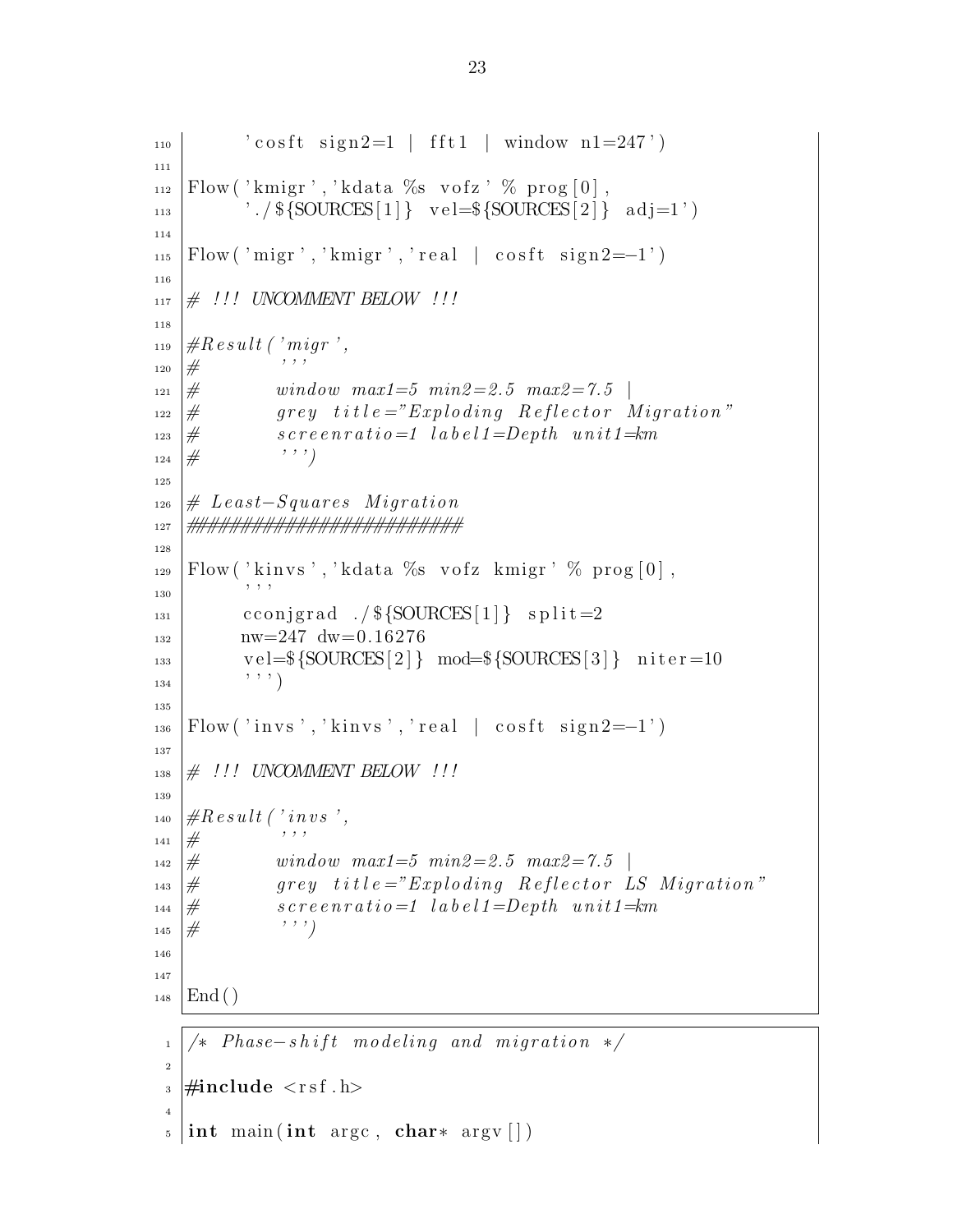```
6 \mid \{<sup>7</sup> bool adj;
|s| int ik, iw, nk, nw, iz, nz;
9 float k, dk, k0, dw, dz, z0, *v, eps;
_{10} sf_complex *dat, *mod, w2, ps, wave;
\left| \begin{array}{c} 11 \end{array} \right| sf_file inp, out, vel;
12
\text{is} sf_init (argc, argv);
14
\text{if } (\text{!sf\_getbool}(" \text{adj}, \& \text{adj}) \text{ adj} = \text{false};16 /* adjoint flag, 0: modeling, 1: migration */
17
\text{sup} = \text{sf\_input}("in");
_{19} out = sf_output ("out");
20 vel = sf_input ("vel"); /* velocity file */21
_{22} if (!sf\_histint (vel, "nl", \&nz))s f_{\text{error}}("No n1= in vel");_{24} if (!sf\_histfloat(vel,'d1",\&dz))s f_{\text{-error}}("No d1= in vel");26 if (! s f_-h i s t f l o a t (vel, "o1", \& z0)) z0=0.0;27
28 if (!sf\_histint (inp, "n2", \&nk))s \sim s f<sub>-error</sub> ("No n2= in input");
_{30} if (!sf\_histfloat(inp, "d2", \& dk))\text{sf\_error}("No d2= in input");\text{if } (\text{! sf\_histfloat}(\text{inp}, \text{"o2",} \&\text{k0}))\text{as} sf_error ("No o2= in input");
34
_{35} dk *= 2*SF_PI;_{36} k0 \ast = 2 \ast SF PI;
37
\begin{array}{c|c} \text{38} & \text{if (adj) { }} \times \text{ migration } \times \end{array}_{39} if (!sf\_histint (inp, "n1", \&nw))\{a_0 \mid s \text{ f-error}("No n1 = in input");\text{if } (\text{!} s\text{f}_\text{h} \text{is } t\text{f}_\text{0} \text{at } (\text{inp }, \text{"d1",} \&\text{dw}))s \text{ f-error}("No d1 = in input");43
\{a_4 \mid \text{sf} \text{-putint}(\text{out}, "n1", nz) ;\{a_5 \mid s \text{ f} _{-} \text{ put } \text{float}(\text{ out }, "d1", dz);\{a_6\} sf_put f loat (out,"o1", z0);
47 } else { /* modeling */
\text{if } (\text{!sf\_gentint}("nw", \&nw)) \text{sf\_error}("Nonw=");i \in \text{if } (\text{!sf\_getfloat}("dw", \& dw)) \text{sf\_error}("No dw="");50
```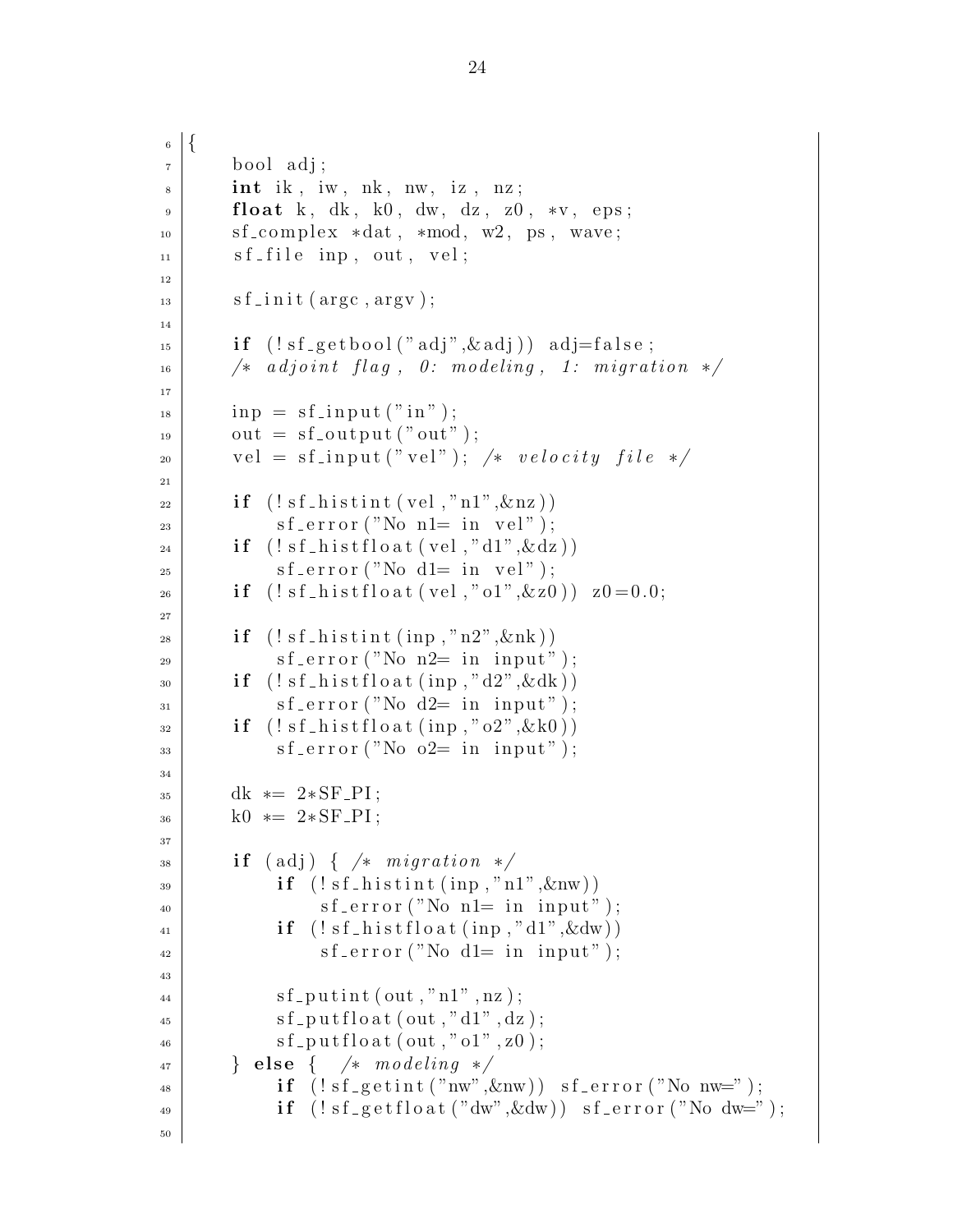```
\text{sf} \text{-}\text{putint} \left( \text{out} \text{, "n1"}, \text{nw} \right);\text{sf\_putfloat}(\text{out}, "d1", dw);\{53\} sf_putfloat (out,"o1",0.0);
54 }
55
56 if (!sf\_getfloat("eps", \&eps)) eps = 1.0f;
57 \frac{1}{2} \frac{1}{2} \frac{s_{t} \sin \frac{1}{2} a_{t} \sin n \arctan \frac{1}{2}}{s_{t} \sin \frac{1}{2} a_{t} \sin n \arctan \frac{1}{2}}58
_{59} dw *= 2*SF_PI;60
_{61} dat = sf_complexalloc(nw);
\begin{array}{c} \text{62} \\ \text{63} \end{array} mod = sf_complexalloc(nz);
63
\begin{array}{c|c|c|c|c} \hline \end{array} /* read velocity, convert to slowness squared */
\sigma<sub>65</sub> \vert \qquad v = sf_f [ \vert o a t a l \vert o c (nz) ;
66 sf-floatread (v, nz, vel);
\sigma for (iz=0; iz < nz; iz++) {
68 v[i z] = 2.0 f/v[i z];\begin{array}{c|c|c|c|c} \n\hline\n\text{69} & \text{v} & \text{i z} & \text{*} = & \text{v} & \text{i z} \n\end{array}70 }
71
\sigma for (ik=0; ik<nk; ik++) { /* wavenumber */
\sigma_{\text{3}} sf_warning ("wavenumber %d of %d;", ik +1,nk);
k=k0+ik*dk;75 k * = k;
76
77 if (adj)<sup>78</sup> sf_complex read (dat, nw, inp);
\textbf{for} \ (\text{iz}=0; \text{iz} < \text{nz}; \text{iz}++)\text{mod} \, [\text{iz} ] = \text{sf\_cmp} \, \text{lx} \, (0.0, 0.0) ;81 }
\{82 \mid \} else {
\{s_3 \mid s_4 \in \text{complexread} \ (\text{mod}, \text{nz}, \text{inp}) \}84 }
85
\begin{array}{lll} 1.66 & \text{for} & \text{(iw=0; iw\textless\text{uw}; iw++)} \end{array} \begin{array}{lll} \end{array} /* \begin{array}{lll} \end{array} frequency */
87 \mid w2 = sf_cm plx (eps *dw, iw*dw);
88 w2 * = w2;
89
90 if (\text{adj}) { \neq migration \ast_{91} wave = dat [iw];
_{92} for (iz = 0; iz < nz; iz + +) {
93 | /* !!! FILL MISSING LINES !!! */
94 }
\left\{\n\begin{array}{ccc}\n\text{95} & \text{else}\n\end{array}\n\right.\n\left\{\n\begin{array}{ccc}\n\text{else}\n\end{array}\n\right.\n\left\{\n\begin{array}{ccc}\n\text{%} & \text{modeling} \end{array}\n\right.\n\left\{\n\begin{array}{ccc}\n\text{%} & \text{modeling} \end{array}\n\right.\n\left\{\n\begin{array}{ccc}\n\text{%} & \text{modeling} \end{array}\n\right.\n\left\{\n\begin{array}{ccc}\n\text{%} & \text{modeling} \end{array}\n\right.\n\left\{\n\begin{array}{ccc}\n\text
```